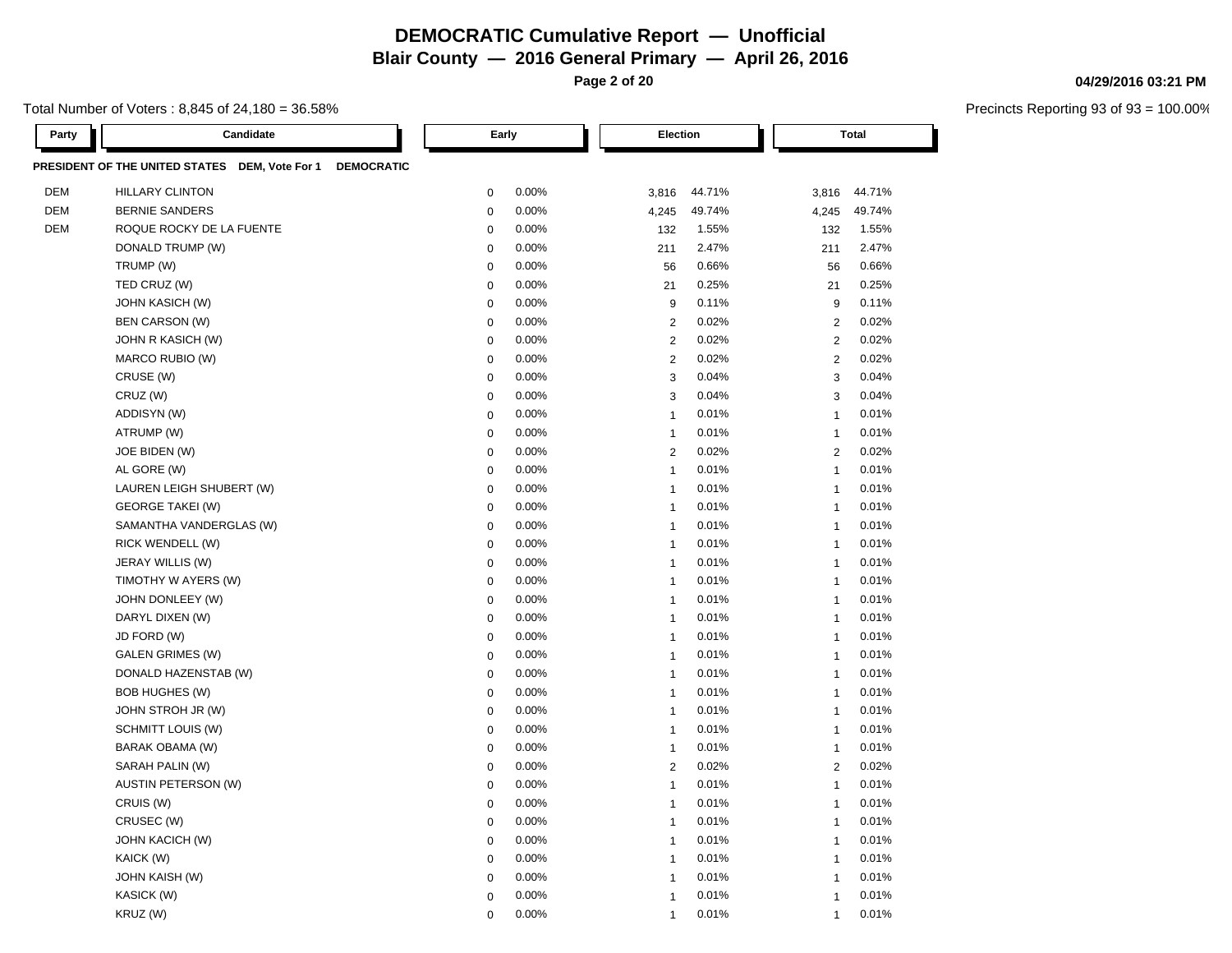**Page 3 of 20**

## Total Number of Voters : 8,845 of 24,180 = 36.58%

**04/29/2016 03:21 PM**

| Party      | Candidate                             |                     |                  | Early | Election                |        |                         | <b>Total</b> |  |
|------------|---------------------------------------|---------------------|------------------|-------|-------------------------|--------|-------------------------|--------------|--|
|            | D TRUMP (W)                           |                     | $\boldsymbol{0}$ | 0.00% | $\mathbf{1}$            | 0.01%  | $\mathbf{1}$            | 0.01%        |  |
|            | TRUMPP (W)                            |                     | $\mathbf 0$      | 0.00% | $\overline{\mathbf{1}}$ | 0.01%  | $\overline{1}$          | 0.01%        |  |
|            | TRUMPPU (W)                           |                     | $\pmb{0}$        | 0.00% | -1                      | 0.01%  | $\mathbf 1$             | 0.01%        |  |
|            |                                       | <b>Cast Votes:</b>  | $\mathbf 0$      | 0.00% | 8,535                   | 96.50% | 8,535                   | 96.50%       |  |
|            |                                       | Over Votes:         | $\overline{0}$   | 0.00% | 0                       | 0.00%  | $\mathbf 0$             | 0.00%        |  |
|            |                                       | <b>Under Votes:</b> | $\mathbf 0$      | 0.00% | 310                     | 3.50%  | 310                     | 3.50%        |  |
|            | UNITED STATES SENATOR DEM, Vote For 1 | <b>DEMOCRATIC</b>   |                  |       |                         |        |                         |              |  |
| DEM        | JOSEPH J. VODVARKA                    |                     | $\mathbf 0$      | 0.00% | 443                     | 5.29%  | 443                     | 5.29%        |  |
| <b>DEM</b> | <b>JOHN FETTERMAN</b>                 |                     | $\mathbf 0$      | 0.00% | 1,484                   | 17.72% | 1,484                   | 17.72%       |  |
| DEM        | <b>JOE SESTAK</b>                     |                     | $\mathbf 0$      | 0.00% | 2,347                   | 28.03% | 2,347                   | 28.03%       |  |
| <b>DEM</b> | <b>KATIE MCGINTY</b>                  |                     | $\mathbf 0$      | 0.00% | 4,065                   | 48.54% | 4,065                   | 48.54%       |  |
|            | PAT TOOMEY (W)                        |                     | $\mathbf 0$      | 0.00% | 3                       | 0.04%  | 3                       | 0.04%        |  |
|            | PAT TOOMEY (W)                        |                     | $\mathbf 0$      | 0.00% | 9                       | 0.11%  | 9                       | 0.11%        |  |
|            | HALVORSON (W)                         |                     | $\mathbf 0$      | 0.00% | 4                       | 0.05%  | $\overline{4}$          | 0.05%        |  |
|            | SHUSTER (W)                           |                     | 0                | 0.00% | 3                       | 0.04%  | 3                       | 0.04%        |  |
|            | SCOTT CONKLIN (W)                     |                     | $\mathbf 0$      | 0.00% | $\overline{2}$          | 0.02%  | $\sqrt{2}$              | 0.02%        |  |
|            | JIM CARREY (W)                        |                     | 0                | 0.00% | 1                       | 0.01%  | $\overline{\mathbf{1}}$ | 0.01%        |  |
|            | FERON DAVIS (W)                       |                     | $\mathbf{0}$     | 0.00% | -1                      | 0.01%  | -1                      | 0.01%        |  |
|            | DEBBIE (W)                            |                     | $\mathbf 0$      | 0.00% | -1                      | 0.01%  | $\overline{1}$          | 0.01%        |  |
|            | <b>AUSTIN FINK (W)</b>                |                     | $\mathbf 0$      | 0.00% | -1                      | 0.01%  | $\overline{1}$          | 0.01%        |  |
|            | AL GORE (W)                           |                     | $\mathbf 0$      | 0.00% | -1                      | 0.01%  | $\overline{1}$          | 0.01%        |  |
|            | DONALD HAZENSTAB (W)                  |                     | $\Omega$         | 0.00% | -1                      | 0.01%  | $\overline{1}$          | 0.01%        |  |
|            | MATTHEW HICKS (W)                     |                     | $\Omega$         | 0.00% | -1                      | 0.01%  | $\overline{\mathbf{1}}$ | 0.01%        |  |
|            | <b>BRIDGETTE JACKSON (W)</b>          |                     | $\mathbf 0$      | 0.00% | -1                      | 0.01%  | $\overline{1}$          | 0.01%        |  |
|            | STEVEN G KNOX JR (W)                  |                     | $\mathbf 0$      | 0.00% | -1                      | 0.01%  | $\overline{1}$          | 0.01%        |  |
|            | MCGINNIS (W)                          |                     | $\Omega$         | 0.00% |                         | 0.01%  | $\overline{\mathbf{1}}$ | 0.01%        |  |
|            | LAINE ROLAND (W)                      |                     | $\mathbf 0$      | 0.00% | -1                      | 0.01%  | $\overline{1}$          | 0.01%        |  |
|            | ADAM SEDLOCK (W)                      |                     | $\mathbf 0$      | 0.00% | -1                      | 0.01%  | $\overline{1}$          | 0.01%        |  |
|            | BILL SHUSTER (W)                      |                     | $\mathbf 0$      | 0.00% | -1                      | 0.01%  | $\overline{1}$          | 0.01%        |  |
|            | TRUMP (W)                             |                     | $\boldsymbol{0}$ | 0.00% | 1                       | 0.01%  | $\overline{1}$          | 0.01%        |  |
|            |                                       | <b>Cast Votes:</b>  | $\mathbf 0$      | 0.00% | 8,374                   | 94.67% | 8,374                   | 94.67%       |  |
|            |                                       | <b>Over Votes:</b>  | $\Omega$         | 0.00% | $\mathbf 0$             | 0.00%  | $\mathbf 0$             | 0.00%        |  |
|            |                                       | <b>Under Votes:</b> | $\Omega$         | 0.00% | 471                     | 5.33%  | 471                     | 5.33%        |  |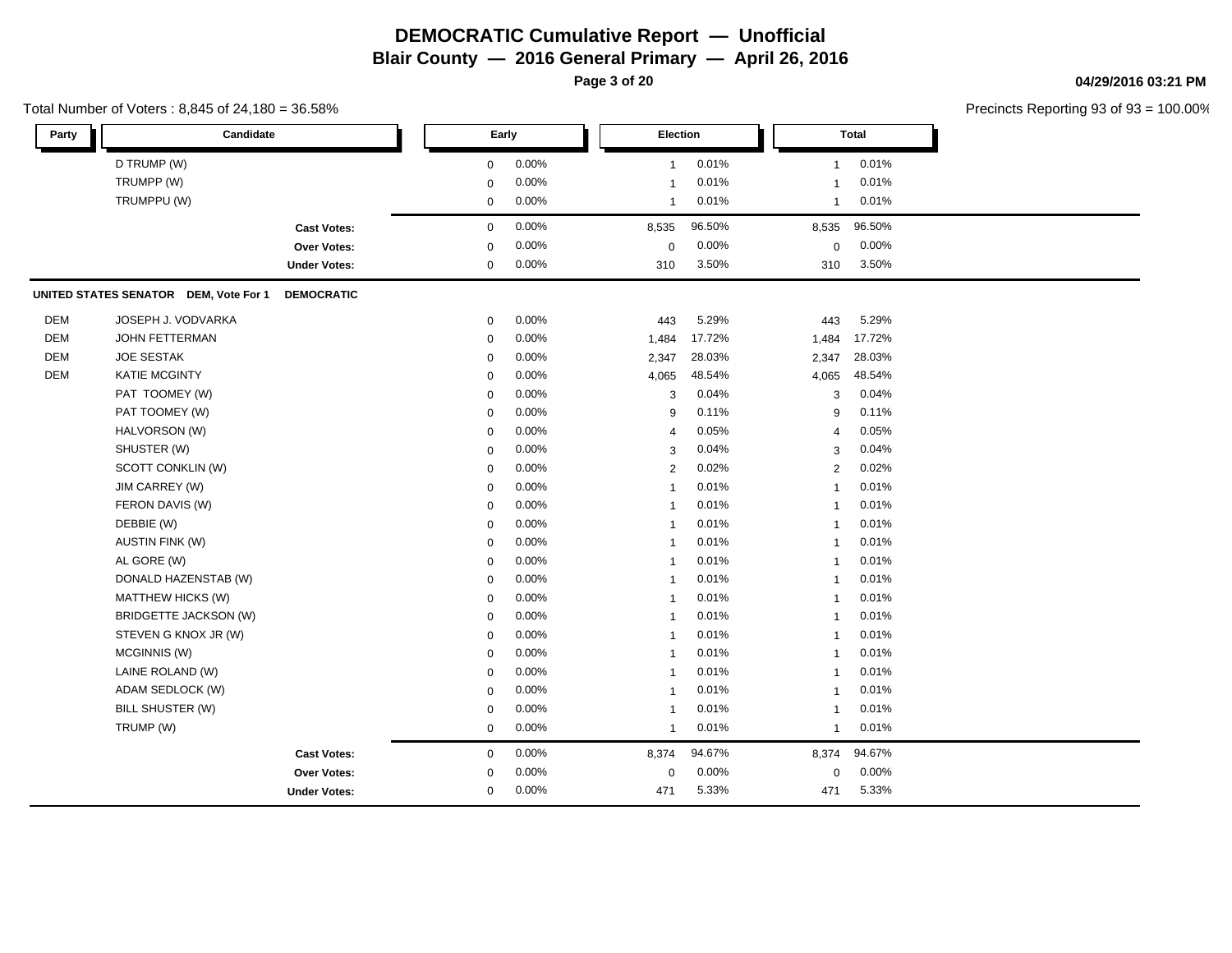**Page 4 of 20**

## Total Number of Voters : 8,845 of 24,180 = 36.58%

| Party      | Candidate                                             |             | Early | <b>Election</b>         |        |                | <b>Total</b> |  |
|------------|-------------------------------------------------------|-------------|-------|-------------------------|--------|----------------|--------------|--|
|            | ATTORNEY GENERAL DEM, Vote For 1<br><b>DEMOCRATIC</b> |             |       |                         |        |                |              |  |
| <b>DEM</b> | <b>JOHN MORGANELLI</b>                                | $\mathbf 0$ | 0.00% | 2,238                   | 27.95% | 2,238          | 27.95%       |  |
| <b>DEM</b> | <b>JOSH SHAPIRO</b>                                   | 0           | 0.00% | 3,138                   | 39.19% | 3,138          | 39.19%       |  |
| <b>DEM</b> | STEPHEN A. ZAPPALA, JR.                               | $\mathbf 0$ | 0.00% | 2,601                   | 32.48% | 2,601          | 32.48%       |  |
|            | JOE PETERS (W)                                        | $\mathbf 0$ | 0.00% | 6                       | 0.07%  | 6              | 0.07%        |  |
|            | JOHN RAFFERTY (W)                                     | $\mathbf 0$ | 0.00% | 3                       | 0.04%  | 3              | 0.04%        |  |
|            | PAULA AIGNER (W)                                      | $\mathbf 0$ | 0.00% | -1                      | 0.01%  | $\overline{1}$ | 0.01%        |  |
|            | <b>BOB CASEY (W)</b>                                  | $\mathbf 0$ | 0.00% | $\overline{\mathbf{1}}$ | 0.01%  | $\overline{1}$ | 0.01%        |  |
|            | DENNIS E CLAAR (W)                                    | 0           | 0.00% | $\overline{\mathbf{1}}$ | 0.01%  | $\mathbf{1}$   | 0.01%        |  |
|            | ALEC CLAPPER (W)                                      | 0           | 0.00% | $\overline{1}$          | 0.01%  | $\mathbf{1}$   | 0.01%        |  |
|            | KATHLEEN KANE (W)                                     | 0           | 0.00% | 3                       | 0.04%  | 3              | 0.04%        |  |
|            | HILERY CLITON (W)                                     | 0           | 0.00% | $\overline{\mathbf{1}}$ | 0.01%  | $\overline{1}$ | 0.01%        |  |
|            | TIMOTHY HAZENSTAB (W)                                 | $\mathbf 0$ | 0.00% | -1                      | 0.01%  | -1             | 0.01%        |  |
|            | MATTHEW HICKS (W)                                     | $\mathbf 0$ | 0.00% | $\overline{\mathbf{1}}$ | 0.01%  | $\mathbf 1$    | 0.01%        |  |
|            | <b>BRANDON HIMES (W)</b>                              | 0           | 0.00% | $\overline{\mathbf{1}}$ | 0.01%  | $\mathbf 1$    | 0.01%        |  |
|            | SHANE IRWIN (W)                                       | $\mathbf 0$ | 0.00% | $\overline{\mathbf{1}}$ | 0.01%  | $\mathbf{1}$   | 0.01%        |  |
|            | CODY KNOTTS (W)                                       | 0           | 0.00% | -1                      | 0.01%  | -1             | 0.01%        |  |
|            | STEVEN G KNOX (W)                                     | 0           | 0.00% | -1                      | 0.01%  | -1             | 0.01%        |  |
|            | KYLE POZGAR (W)                                       | $\mathbf 0$ | 0.00% | -1                      | 0.01%  | $\mathbf{1}$   | 0.01%        |  |
|            | LAINE ROLAND (W)                                      | $\mathbf 0$ | 0.00% | -1                      | 0.01%  | $\overline{1}$ | 0.01%        |  |
|            | <b>JASON RUNK (W)</b>                                 | 0           | 0.00% | $\overline{\mathbf{1}}$ | 0.01%  | $\overline{1}$ | 0.01%        |  |
|            | SHIMTT (W)                                            | $\mathbf 0$ | 0.00% | -1                      | 0.01%  | -1             | 0.01%        |  |
|            | PAT TOOMEY (W)                                        | $\mathbf 0$ | 0.00% | $\overline{\mathbf{1}}$ | 0.01%  | $\overline{1}$ | 0.01%        |  |
|            | TRUMP (W)                                             | 0           | 0.00% | -1                      | 0.01%  | -1             | 0.01%        |  |
|            | ASHLEY WERTZ (W)                                      | $\mathbf 0$ | 0.00% | -1                      | 0.01%  | -1             | 0.01%        |  |
|            | <b>Cast Votes:</b>                                    | $\mathbf 0$ | 0.00% | 8,007                   | 90.53% | 8,007          | 90.53%       |  |
|            | Over Votes:                                           | $\mathbf 0$ | 0.00% | $\mathbf 0$             | 0.00%  | 0              | 0.00%        |  |
|            | <b>Under Votes:</b>                                   | $\mathbf 0$ | 0.00% | 838                     | 9.47%  | 838            | 9.47%        |  |

# **04/29/2016 03:21 PM**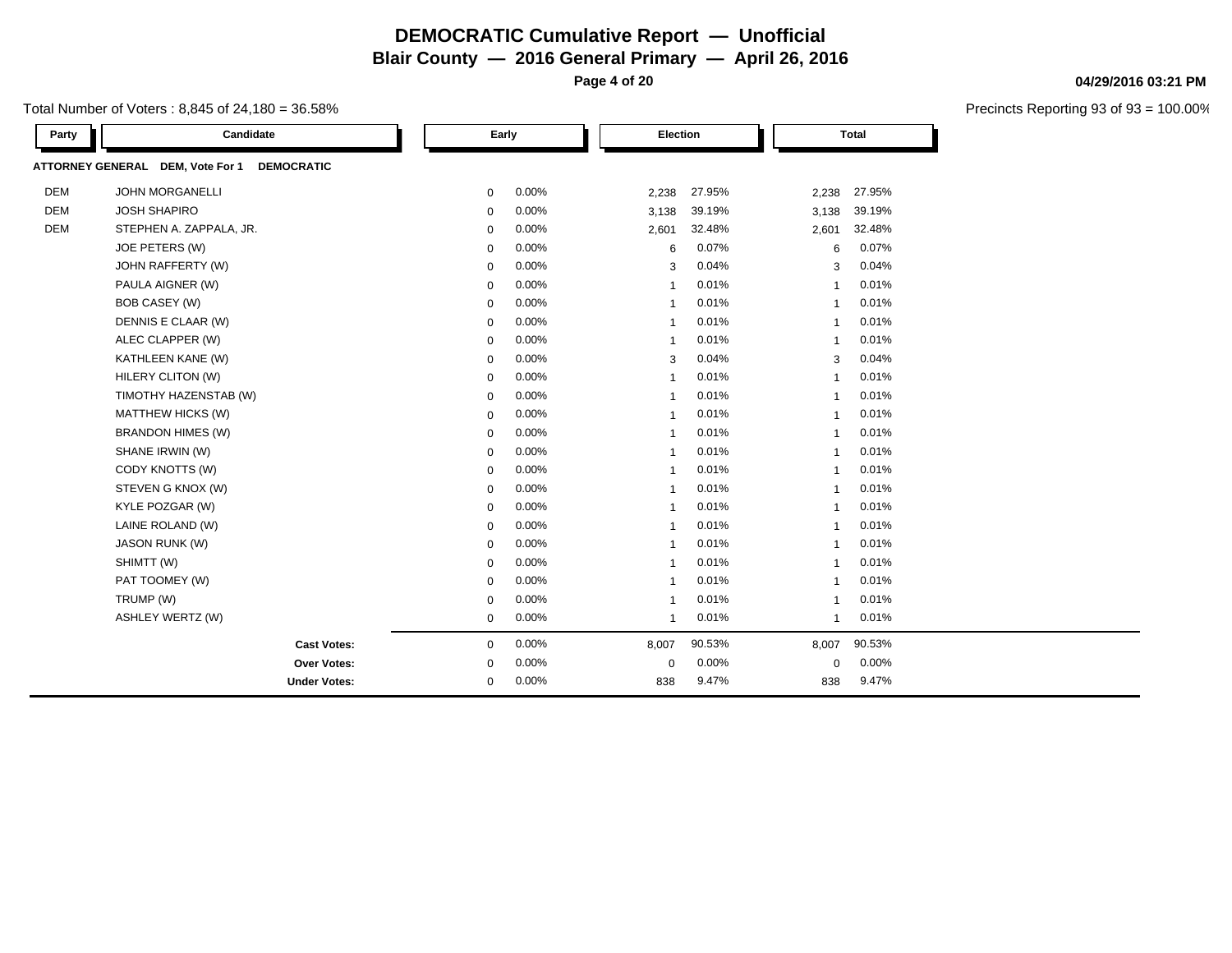**Blair County — 2016 General Primary — April 26, 2016**

**Page 5 of 20**

## Total Number of Voters : 8,845 of 24,180 = 36.58%

| Candidate<br>Party                                   | Early            |       | Election       |        |                | <b>Total</b> |
|------------------------------------------------------|------------------|-------|----------------|--------|----------------|--------------|
| AUDITOR GENERAL DEM, Vote For 1<br><b>DEMOCRATIC</b> |                  |       |                |        |                |              |
| <b>DEM</b><br>EUGENE A. DEPASQUALE                   | $\boldsymbol{0}$ | 0.00% | 7,556          | 99.53% | 7,556          | 99.53%       |
| JOHN BROWN (W)                                       | $\boldsymbol{0}$ | 0.00% | $\overline{7}$ | 0.09%  | $\overline{7}$ | 0.09%        |
| BERNIE SANDERS (W)                                   | $\mathbf 0$      | 0.00% | $\overline{1}$ | 0.01%  | $\mathbf{1}$   | 0.01%        |
| JOHN BROWN (W)                                       | $\mathbf 0$      | 0.00% | $\mathbf{1}$   | 0.01%  | $\mathbf{1}$   | 0.01%        |
| DENNIS E CLAAR (W)                                   | $\mathbf 0$      | 0.00% | $\mathbf{1}$   | 0.01%  | $\mathbf{1}$   | 0.01%        |
| SCOTT CONKLIN (W)                                    | $\mathbf 0$      | 0.00% | $\mathbf{1}$   | 0.01%  | $\mathbf{1}$   | 0.01%        |
| POE DAMERON (W)                                      | $\mathbf 0$      | 0.00% | $\mathbf{1}$   | 0.01%  | $\mathbf{1}$   | 0.01%        |
| CLAY GLENNY (W)                                      | $\mathbf 0$      | 0.00% | $\mathbf{1}$   | 0.01%  | $\mathbf{1}$   | 0.01%        |
| DUREL HAUSER (W)                                     | $\mathbf 0$      | 0.00% | $\mathbf{1}$   | 0.01%  | $\mathbf{1}$   | 0.01%        |
| MATTHEW HICKS (W)                                    | $\mathbf 0$      | 0.00% | $\mathbf{1}$   | 0.01%  | $\mathbf{1}$   | 0.01%        |
| BRIDGETTE JACKSON (W)                                | $\mathbf 0$      | 0.00% | $\overline{2}$ | 0.03%  | $\overline{2}$ | 0.03%        |
| STEVEN G KNOX (W)                                    | $\mathbf 0$      | 0.00% | $\mathbf{1}$   | 0.01%  | $\mathbf{1}$   | 0.01%        |
| TOM KUHNACKLE (W)                                    | $\mathbf 0$      | 0.00% | $\overline{1}$ | 0.01%  | $\mathbf{1}$   | 0.01%        |
| KATHRYN LUNDEEN (W)                                  | $\mathbf 0$      | 0.00% | $\overline{1}$ | 0.01%  | $\mathbf{1}$   | 0.01%        |
| KATHLEEN MCKAN (W)                                   | $\mathbf 0$      | 0.00% | $\mathbf{1}$   | 0.01%  | $\mathbf{1}$   | 0.01%        |
| FRANK MCKAY (W)                                      | $\mathbf 0$      | 0.00% | $\mathbf{1}$   | 0.01%  | $\mathbf{1}$   | 0.01%        |
| KRISTINA MONTGOMERY (W)                              | $\mathbf 0$      | 0.00% | $\mathbf{1}$   | 0.01%  | $\mathbf{1}$   | 0.01%        |
| SCOT MYERSS (W)                                      | $\mathbf 0$      | 0.00% | $\mathbf{1}$   | 0.01%  | $\mathbf{1}$   | 0.01%        |
| JOE PETERS (W)                                       | $\mathbf 0$      | 0.00% | $\overline{1}$ | 0.01%  | $\mathbf{1}$   | 0.01%        |
| LAINE ROLAND (W)                                     | $\mathbf 0$      | 0.00% | $\mathbf{1}$   | 0.01%  | $\mathbf{1}$   | 0.01%        |
| <b>JASON RUNK (W)</b>                                | $\mathbf 0$      | 0.00% | $\mathbf{1}$   | 0.01%  | $\mathbf{1}$   | 0.01%        |
| ADAM SEDLOCK (W)                                     | $\mathbf 0$      | 0.00% | $\mathbf{1}$   | 0.01%  | $\mathbf{1}$   | 0.01%        |
| AL SMITH (W)                                         | $\mathbf 0$      | 0.00% | $\mathbf{1}$   | 0.01%  | $\mathbf{1}$   | 0.01%        |
| BILL SMITH (W)                                       | $\mathbf 0$      | 0.00% | $\mathbf{1}$   | 0.01%  | $\mathbf{1}$   | 0.01%        |
| BERNARD CHATMAN SR (W)                               | $\pmb{0}$        | 0.00% | $\mathbf{1}$   | 0.01%  | $\mathbf{1}$   | 0.01%        |
| ALANE TIMMERMAN (W)                                  | $\boldsymbol{0}$ | 0.00% | $\overline{1}$ | 0.01%  | $\mathbf{1}$   | 0.01%        |
| <b>BOB WALK (W)</b>                                  | $\mathbf 0$      | 0.00% | $\overline{1}$ | 0.01%  | $\mathbf{1}$   | 0.01%        |
| TRUM (W)                                             | $\pmb{0}$        | 0.00% | $\overline{1}$ | 0.01%  | $\mathbf{1}$   | 0.01%        |
| DONALD TRUMP (W)                                     | $\mathbf 0$      | 0.00% | $\overline{1}$ | 0.01%  | $\mathbf 1$    | 0.01%        |
| TRUMP (W)                                            | $\mathbf 0$      | 0.00% | $\mathbf{1}$   | 0.01%  | 1              | 0.01%        |
| <b>Cast Votes:</b>                                   | $\mathbf 0$      | 0.00% | 7,592          | 85.83% | 7,592          | 85.83%       |
| <b>Over Votes:</b>                                   | 0                | 0.00% | $\mathbf 0$    | 0.00%  | $\mathbf 0$    | 0.00%        |
| <b>Under Votes:</b>                                  | $\mathbf 0$      | 0.00% | 1,253          | 14.17% |                | 1,253 14.17% |

## **04/29/2016 03:21 PM**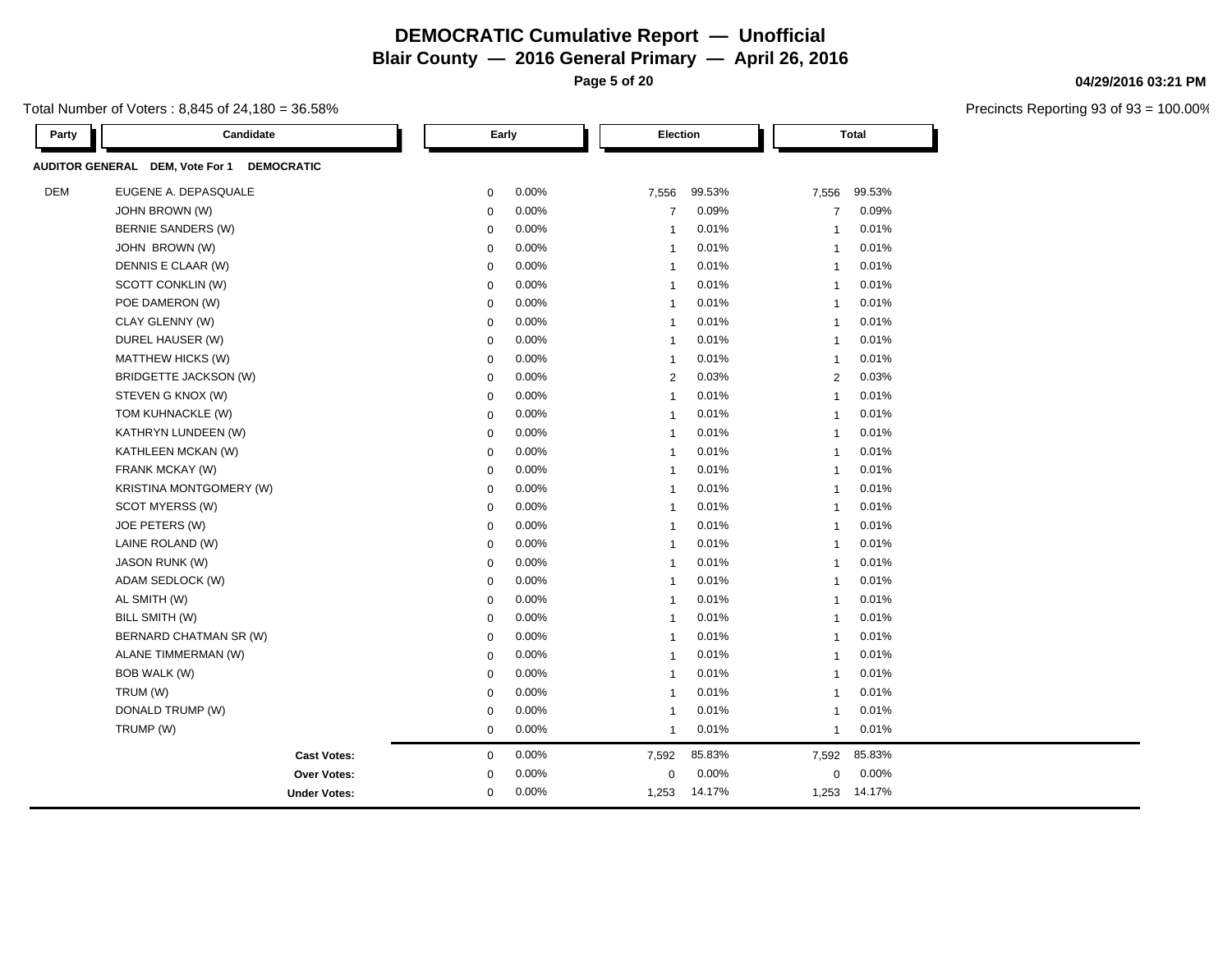**Page 6 of 20**

|  | Total Number of Voters : 8.845 of 24.180 = 36.58% |  |
|--|---------------------------------------------------|--|
|--|---------------------------------------------------|--|

| Party | Candidate                                            |             | Early | Election |        |       | <b>Total</b> |
|-------|------------------------------------------------------|-------------|-------|----------|--------|-------|--------------|
|       | STATE TREASURER DEM, Vote For 1<br><b>DEMOCRATIC</b> |             |       |          |        |       |              |
| DEM   | <b>JOE TORSELLA</b>                                  | $\mathbf 0$ | 0.00% | 7,585    | 99.74% | 7,585 | 99.74%       |
|       | ADAM S SEDLOCK (W)                                   | $\mathbf 0$ | 0.00% |          | 0.01%  |       | 0.01%        |
|       | OTTO VOIT (W)                                        | $\mathbf 0$ | 0.00% | 6        | 0.08%  | 6     | 0.08%        |
|       | DENNIS E CLAAR (W)                                   | $\mathbf 0$ | 0.00% |          | 0.01%  |       | 0.01%        |
|       | SCOTT CONKLIN (W)                                    | $\mathbf 0$ | 0.00% |          | 0.01%  |       | 0.01%        |
|       | ART HALVORSON (W)                                    | $\mathbf 0$ | 0.00% |          | 0.01%  |       | 0.01%        |
|       | HALVORSON (W)                                        | $\mathbf 0$ | 0.00% |          | 0.01%  |       | 0.01%        |
|       | STEVEN G KNOX (W)                                    | $\mathbf 0$ | 0.00% |          | 0.01%  |       | 0.01%        |
|       | <b>ASHLEY MCALEER (W)</b>                            | $\mathbf 0$ | 0.00% |          | 0.01%  |       | 0.01%        |
|       | TROY MCMULLEN (W)                                    | 0           | 0.00% |          | 0.01%  |       | 0.01%        |
|       | KYLE POZGAR (W)                                      | $\mathbf 0$ | 0.00% |          | 0.01%  |       | 0.01%        |
|       | LAINE ROLAND (W)                                     | $\mathbf 0$ | 0.00% |          | 0.01%  |       | 0.01%        |
|       | ADAM SEDLOCK (W)                                     | $\mathbf 0$ | 0.00% |          | 0.01%  |       | 0.01%        |
|       | BILL SHUSTERR (W)                                    | $\mathbf 0$ | 0.00% |          | 0.01%  |       | 0.01%        |
|       | BERNARD CHATMAN SR (W)                               | $\mathbf 0$ | 0.00% |          | 0.01%  |       | 0.01%        |
|       | TRUMP (W)                                            | $\mathbf 0$ | 0.00% |          | 0.01%  |       | 0.01%        |
|       | <b>Cast Votes:</b>                                   | 0           | 0.00% | 7,605    | 85.98% | 7,605 | 85.98%       |
|       | <b>Over Votes:</b>                                   | $\mathbf 0$ | 0.00% | 0        | 0.00%  | 0     | 0.00%        |
|       | <b>Under Votes:</b>                                  | $\mathbf 0$ | 0.00% | 1,240    | 14.02% | 1,240 | 14.02%       |

### **04/29/2016 03:21 PM**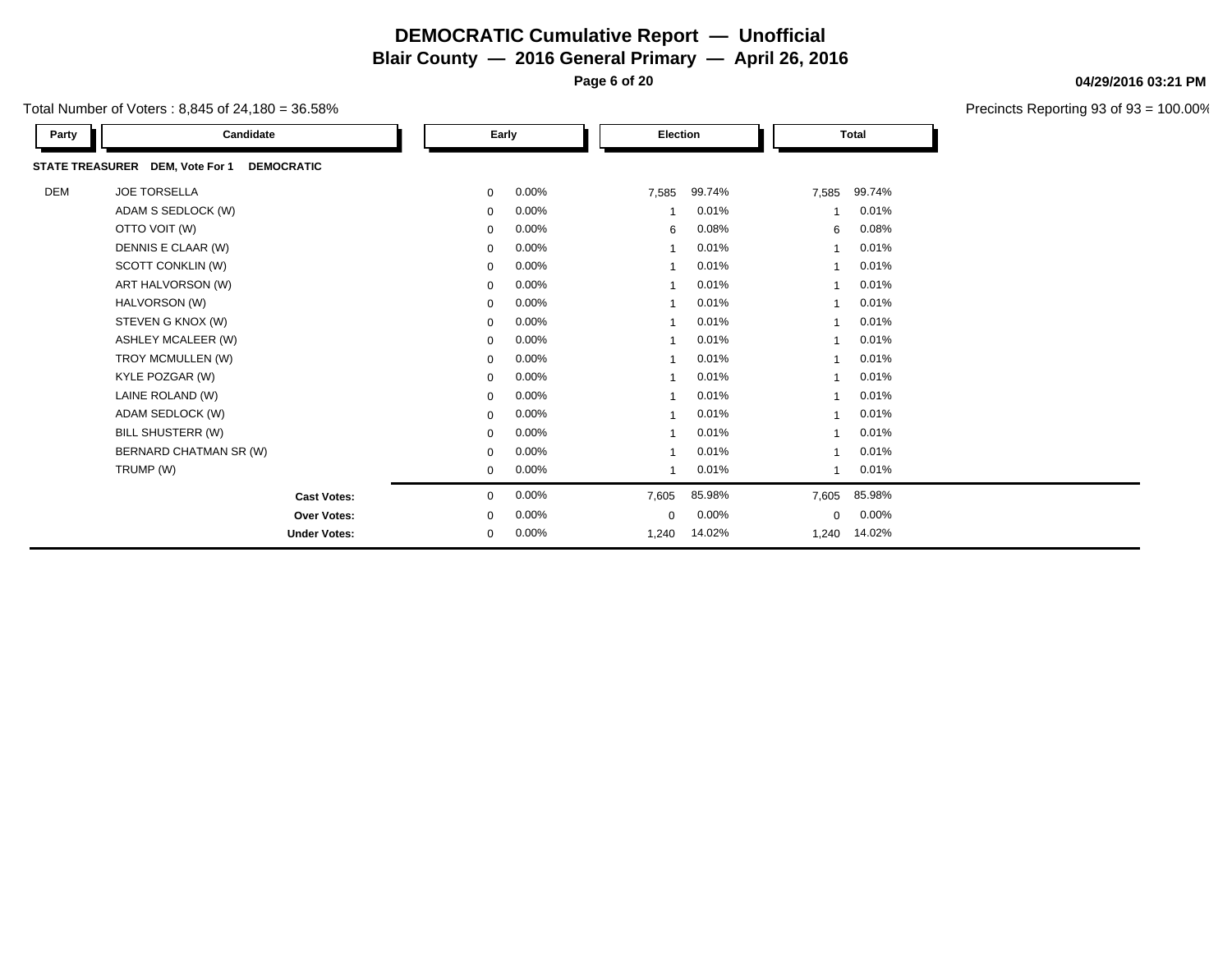**Blair County — 2016 General Primary — April 26, 2016**

**Page 7 of 20**

Total Number of Voters : 8,845 of 24,180 = 36.58%

| Party | Candidate                                               |                   | Early            |       | <b>Election</b> |        |                | <b>Total</b> |
|-------|---------------------------------------------------------|-------------------|------------------|-------|-----------------|--------|----------------|--------------|
|       | REPRESENTATIVE IN CONGRESS 9TH DISTRICT DEM, Vote For 1 | <b>DEMOCRATIC</b> |                  |       |                 |        |                |              |
|       | No Candidate Filed (W)                                  |                   | $\pmb{0}$        | 0.00% | $\mathbf 0$     | 0.00%  | $\mathbf 0$    | 0.00%        |
|       | ART HALVORSON (W)                                       |                   | $\mathbf 0$      | 0.00% | 85              | 11.47% | 85             | 11.47%       |
|       | HALVORSON (W)                                           |                   | $\mathbf 0$      | 0.00% | 49              | 6.61%  | 49             | 6.61%        |
|       | BILL SHUSTER (W)                                        |                   | $\Omega$         | 0.00% | 36              | 4.86%  | 36             | 4.86%        |
|       | SHUSTER (W)                                             |                   | $\boldsymbol{0}$ | 0.00% | 9               | 1.21%  | 9              | 1.21%        |
|       | ADAM SEDLOCK (W)                                        |                   | $\mathbf 0$      | 0.00% | 284             | 38.33% | 284            | 38.33%       |
|       | JOHN DONLEY (W)                                         |                   | $\boldsymbol{0}$ | 0.00% | 17              | 2.29%  | 17             | 2.29%        |
|       | JORDAN C OLDHAM (W)                                     |                   | $\mathbf 0$      | 0.00% | $\mathbf{1}$    | 0.13%  | $\mathbf{1}$   | 0.13%        |
|       | SEDLOCK (W)                                             |                   | $\mathbf 0$      | 0.00% | 6               | 0.81%  | 6              | 0.81%        |
|       | JOSH ABOUD (W)                                          |                   | $\mathbf 0$      | 0.00% | $\mathbf{1}$    | 0.13%  | $\mathbf{1}$   | 0.13%        |
|       | PAULA AIGNER (W)                                        |                   | $\boldsymbol{0}$ | 0.00% | $\mathbf{1}$    | 0.13%  | $\mathbf{1}$   | 0.13%        |
|       | KATHLEEN M ALBRIGHT (W)                                 |                   | $\mathbf 0$      | 0.00% | $\mathbf{1}$    | 0.13%  | $\mathbf{1}$   | 0.13%        |
|       | MICKEY AMARO (W)                                        |                   | $\mathbf 0$      | 0.00% | $\overline{1}$  | 0.13%  | $\mathbf{1}$   | 0.13%        |
|       | TERENCE M ANDERKO (W)                                   |                   | $\pmb{0}$        | 0.00% | $\mathbf{1}$    | 0.13%  | $\mathbf{1}$   | 0.13%        |
|       | <b>JOHN ANTHONY (W)</b>                                 |                   | $\mathbf 0$      | 0.00% | $\mathbf{1}$    | 0.13%  | $\mathbf{1}$   | 0.13%        |
|       | <b>KENNETH ARTHURS (W)</b>                              |                   | $\mathbf 0$      | 0.00% | $\overline{1}$  | 0.13%  | $\mathbf{1}$   | 0.13%        |
|       | TIMOTHY W AYERS (W)                                     |                   | $\mathbf 0$      | 0.00% | $\overline{1}$  | 0.13%  | $\mathbf{1}$   | 0.13%        |
|       | DONALD BALASCO (W)                                      |                   | $\mathbf 0$      | 0.00% | $\mathbf{1}$    | 0.13%  | $\mathbf{1}$   | 0.13%        |
|       | MELISSA BALL (W)                                        |                   | $\mathbf 0$      | 0.00% | $\overline{1}$  | 0.13%  | $\mathbf{1}$   | 0.13%        |
|       | MICHELLE BANEY (W)                                      |                   | $\boldsymbol{0}$ | 0.00% | $\overline{1}$  | 0.13%  | $\mathbf{1}$   | 0.13%        |
|       | ADAM BANKS (W)                                          |                   | $\mathbf 0$      | 0.00% | $\overline{1}$  | 0.13%  | $\mathbf{1}$   | 0.13%        |
|       | ANTHONY BARR (W)                                        |                   | $\boldsymbol{0}$ | 0.00% | $\mathbf{1}$    | 0.13%  | $\mathbf{1}$   | 0.13%        |
|       | JACOB BASKIN (W)                                        |                   | $\mathbf 0$      | 0.00% | $\overline{2}$  | 0.27%  | $\overline{2}$ | 0.27%        |
|       | JOHN BERGER (W)                                         |                   | $\mathbf 0$      | 0.00% | $\overline{1}$  | 0.13%  | $\mathbf{1}$   | 0.13%        |
|       | DELANEY BERRY (W)                                       |                   | $\mathbf 0$      | 0.00% | $\mathbf{1}$    | 0.13%  | $\mathbf{1}$   | 0.13%        |
|       | CAMIE J BICKEL (W)                                      |                   | $\boldsymbol{0}$ | 0.00% | $\mathbf{1}$    | 0.13%  | $\mathbf{1}$   | 0.13%        |
|       | FRANK BLAIR (W)                                         |                   | $\mathbf 0$      | 0.00% | $\overline{1}$  | 0.13%  | $\mathbf{1}$   | 0.13%        |
|       | JOHN BLOUGH (W)                                         |                   | $\mathbf 0$      | 0.00% | $\overline{1}$  | 0.13%  | $\mathbf{1}$   | 0.13%        |
|       | DANIEL MACARDLE BOOKER (W)                              |                   | $\mathbf 0$      | 0.00% | $\mathbf{1}$    | 0.13%  | $\mathbf{1}$   | 0.13%        |
|       | SHARON BRUMBAUGH (W)                                    |                   | $\mathbf 0$      | 0.00% | $\mathbf{1}$    | 0.13%  | $\mathbf{1}$   | 0.13%        |
|       | MATT CALLAN (W)                                         |                   | $\mathbf 0$      | 0.00% | $\overline{1}$  | 0.13%  | $\mathbf{1}$   | 0.13%        |
|       | ABE CHICO (W)                                           |                   | $\mathbf 0$      | 0.00% | $\overline{1}$  | 0.13%  | $\mathbf{1}$   | 0.13%        |
|       | <b>BRIDGETTE CHILCOTE (W)</b>                           |                   | $\mathbf 0$      | 0.00% | $\mathbf{1}$    | 0.13%  | $\mathbf{1}$   | 0.13%        |
|       | DENNIS E CLAAR (W)                                      |                   | $\mathbf 0$      | 0.00% | $\overline{1}$  | 0.13%  | 1              | 0.13%        |
|       | <b>JOSH CLARK (W)</b>                                   |                   | $\mathbf 0$      | 0.00% | $\overline{1}$  | 0.13%  | $\mathbf{1}$   | 0.13%        |
|       | JOHN MC CLELLANN (W)                                    |                   | $\mathbf 0$      | 0.00% | $\overline{1}$  | 0.13%  | $\mathbf{1}$   | 0.13%        |
|       | HILLARY CLINTON (W)                                     |                   | $\boldsymbol{0}$ | 0.00% | $\mathbf{1}$    | 0.13%  | $\mathbf{1}$   | 0.13%        |
|       | SCOTT CNKLIN (W)                                        |                   | $\mathbf 0$      | 0.00% | $\overline{1}$  | 0.13%  | $\mathbf{1}$   | 0.13%        |
|       | THOMAS COBAUGH (W)                                      |                   | $\mathbf 0$      | 0.00% | $\overline{1}$  | 0.13%  | $\mathbf{1}$   | 0.13%        |
|       | <b>BRAD CONFERR (W)</b>                                 |                   | $\mathbf 0$      | 0.00% | $\overline{1}$  | 0.13%  | $\mathbf{1}$   | 0.13%        |

#### **04/29/2016 03:21 PM**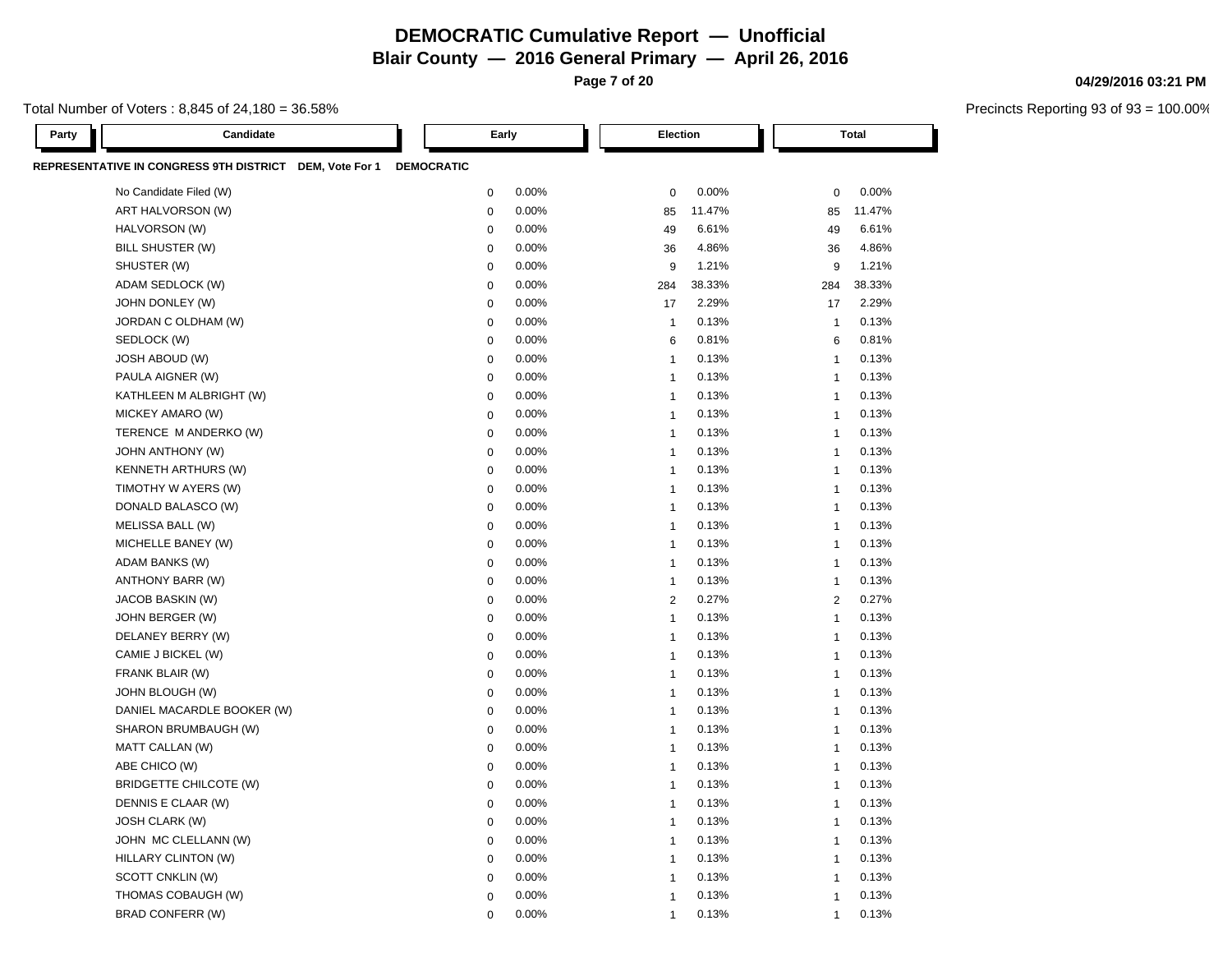**Page 8 of 20**

### Total Number of Voters : 8,845 of 24,180 = 36.58%

| Party<br>Candidate         | Early       | <b>Election</b> | Total          |
|----------------------------|-------------|-----------------|----------------|
| H SCOTT CONKLIN (W)        | 0.00%       | 0.27%           | 0.27%          |
|                            | 0           | 2               | $\overline{2}$ |
| JOHN P CONRAD (W)          | 0.00%       | 0.13%           | 0.13%          |
|                            | 0           | $\mathbf{1}$    | $\mathbf{1}$   |
| DANIEL COVINO (W)          | 0           | 0.13%           | 0.13%          |
|                            | 0.00%       | $\mathbf{1}$    | $\mathbf{1}$   |
| MELVIN CRAMER (W)          | 0.00%       | 0.13%           | 0.13%          |
|                            | 0           | $\mathbf{1}$    | $\mathbf{1}$   |
| <b>JUDITH CRAWFORD (W)</b> | 0           | 0.13%           | 0.13%          |
|                            | 0.00%       | $\mathbf{1}$    | $\mathbf{1}$   |
| STUART CROCKER (W)         | 0.00%       | 0.27%           | 0.27%          |
|                            | 0           | 2               | 2              |
| <b>MARTIN CULP (W)</b>     | 0.00%       | 0.13%           | 0.13%          |
|                            | 0           | $\mathbf{1}$    | $\mathbf{1}$   |
| JOHN DAVIS (W)             | 0.00%       | 0.13%           | 0.13%          |
|                            | 0           | $\mathbf{1}$    | $\mathbf{1}$   |
| ANTHONY DEAN (W)           | 0.00%       | 0.13%           | 0.13%          |
|                            | 0           | $\mathbf{1}$    | $\mathbf{1}$   |
| DEBRA TAYLOR (W)           | 0.00%       | 0.27%           | 0.27%          |
|                            | 0           | $\overline{2}$  | $\overline{2}$ |
| JOE DELGROSEO (W)          | 0.00%       | 0.13%           | 0.13%          |
|                            | 0           | $\mathbf{1}$    | $\mathbf{1}$   |
| SHERYL DITZLER (W)         | 0           | 0.13%           | $\mathbf{1}$   |
|                            | 0.00%       | $\mathbf{1}$    | 0.13%          |
| CHRIS DOBSON (W)           | 0           | 0.13%           | 0.13%          |
|                            | 0.00%       | $\mathbf{1}$    | $\mathbf{1}$   |
| KIRK J DODSON (W)          | 0.00%       | 0.13%           | 0.13%          |
|                            | $\mathbf 0$ | $\mathbf{1}$    | $\mathbf{1}$   |
| RODER DONALDSON (W)        | 0.00%       | 0.13%           | 0.13%          |
|                            | 0           | $\mathbf{1}$    | $\mathbf{1}$   |
| MISSA EATON (W)            | 0           | 0.13%           | 0.13%          |
|                            | 0.00%       | $\mathbf{1}$    | $\mathbf{1}$   |
| SANDER EMERICK (W)         | 0.00%       | 0.13%           | 0.13%          |
|                            | 0           | $\mathbf{1}$    | $\mathbf{1}$   |
| BRUCE ERB (W)              | 0.00%       | 0.13%           | 0.13%          |
|                            | 0           | $\mathbf{1}$    | $\mathbf{1}$   |
| CHARLIE ESPIN (W)          | 0.00%       | 0.13%           | 0.13%          |
|                            | 0           | $\mathbf{1}$    | $\mathbf{1}$   |
| DOUG FARSTER (W)           | 0           | 0.13%           | 0.13%          |
|                            | 0.00%       | $\mathbf{1}$    | $\mathbf{1}$   |
| KATY FEATHER (W)           | 0.00%       | 0.13%           | 0.13%          |
|                            | 0           | $\mathbf{1}$    | $\mathbf{1}$   |
| JOHN FETTERMAN (W)         | 0.00%       | 0.27%           | 0.27%          |
|                            | 0           | $\overline{2}$  | $\overline{2}$ |
| <b>AUSTIN FINK (W)</b>     | 0.00%       | 0.13%           | 0.13%          |
|                            | $\pmb{0}$   | $\mathbf{1}$    | $\overline{1}$ |
| RICHARD FLAREND (W)        | 0           | 0.13%           | $\mathbf{1}$   |
|                            | 0.00%       | $\mathbf{1}$    | 0.13%          |
| JOE FORNWALT (W)           | 0.00%       | 0.13%           | 0.13%          |
|                            | 0           | $\mathbf{1}$    | $\mathbf{1}$   |
| ROBERT FOX (W)             | 0.00%       | 0.13%           | 0.13%          |
|                            | 0           | $\mathbf{1}$    | $\mathbf{1}$   |
| JOE FRANK (W)              | 0.00%       | 0.13%           | 0.13%          |
|                            | 0           | $\mathbf{1}$    | $\mathbf{1}$   |
| FRANKGARDNER (W)           | 0           | $\mathbf{1}$    | $\mathbf{1}$   |
|                            | 0.00%       | 0.13%           | 0.13%          |
| RICHARD ANDREW FULLER (W)  | 0.00%       | 0.13%           | 0.13%          |
|                            | 0           | $\mathbf{1}$    | $\mathbf{1}$   |
| RICHARD GAHAGAN (W)        | 0.00%       | 0.13%           | 0.13%          |
|                            | 0           | $\mathbf{1}$    | $\mathbf{1}$   |
| DAN GARDNER (W)            | 0           | 0.13%           | 0.13%          |
|                            | 0.00%       | $\mathbf{1}$    | $\mathbf{1}$   |
| <b>BREE GEARHART (W)</b>   | 0           | 0.13%           | 0.13%          |
|                            | 0.00%       | $\mathbf{1}$    | $\mathbf{1}$   |
| RICK GEIST (W)             | 0.00%       | 0.13%           | 0.13%          |
|                            | 0           | $\mathbf{1}$    | $\mathbf{1}$   |
| ALLAN GIBBONEY (W)         | 0.00%       | 0.13%           | 0.13%          |
|                            | 0           | $\mathbf{1}$    | $\mathbf{1}$   |
| <b>JOSH GIFFIN (W)</b>     | 0.00%       | 0.13%           | 0.13%          |
|                            | 0           | $\mathbf{1}$    | $\mathbf{1}$   |
| CLAY W GLENNY (W)          | 0.00%       | 0.13%           | 0.13%          |
|                            | 0           | $\mathbf{1}$    | $\mathbf{1}$   |
| DONALD GONSMAN (W)         | 0.00%       | 0.13%           | 0.13%          |
|                            | 0           | $\mathbf{1}$    | $\mathbf{1}$   |
| DONNA GORITY (W)           | 0.00%       | 0.27%           | 0.27%          |
|                            | 0           | 2               | $\overline{2}$ |
| JON GOTTSHALL (W)          | 0           | 0.13%           | 0.13%          |
|                            | 0.00%       | $\overline{1}$  | $\mathbf{1}$   |
| MICHELE GRAHAM (W)         | 0.00%       | 0.27%           | 0.27%          |
|                            | 0           | $\overline{2}$  | $\overline{2}$ |
| <b>GALEN GRIMES (W)</b>    | 0.00%       | 0.13%           | 0.13%          |
|                            | $\Omega$    | $\mathbf 1$     | $\mathbf{1}$   |

# **04/29/2016 03:21 PM**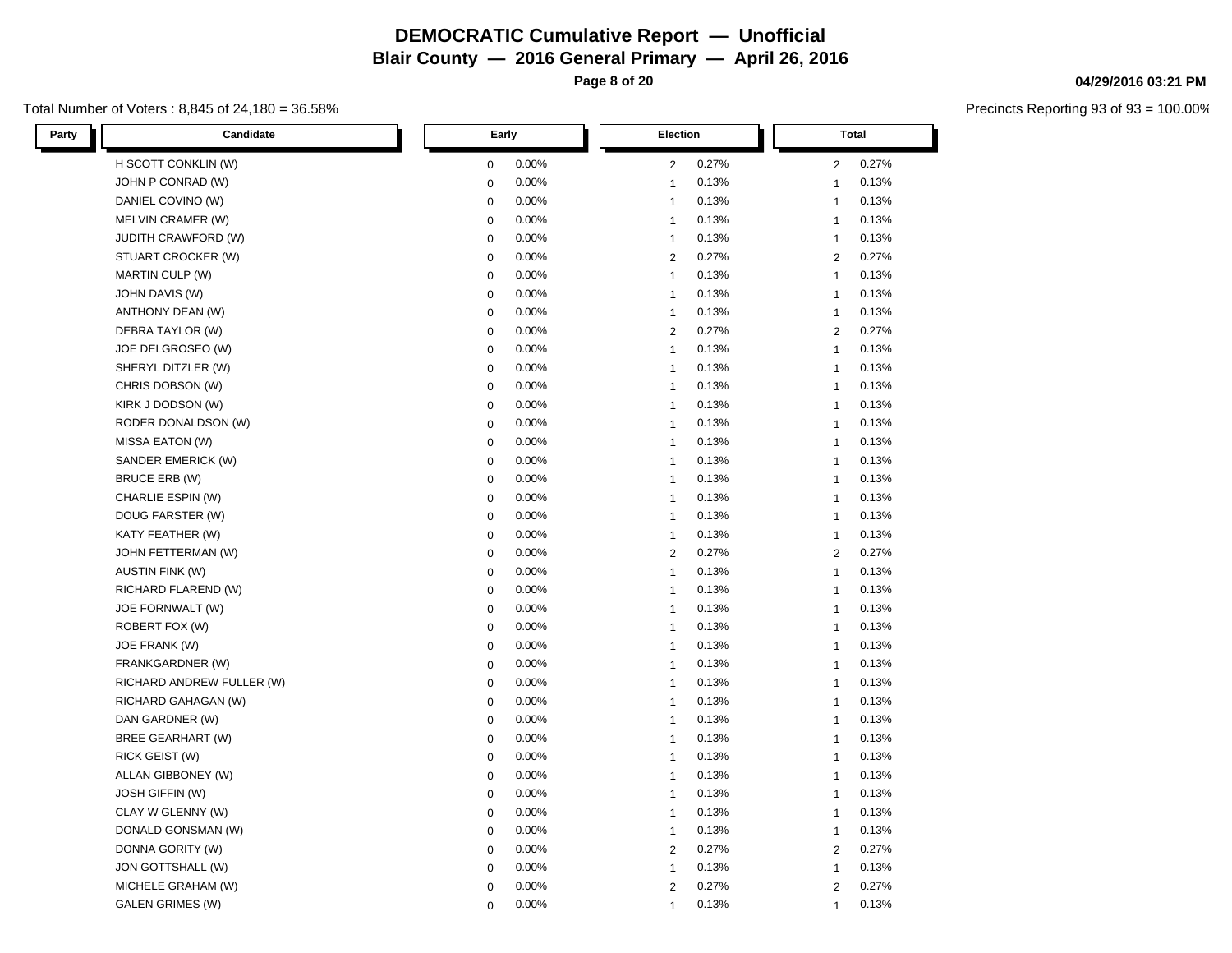**Page 9 of 20**

### Total Number of Voters : 8,845 of 24,180 = 36.58%

| Party<br>Candidate         | Early       | <b>Election</b> | <b>Total</b>   |
|----------------------------|-------------|-----------------|----------------|
| JOHN GROVE (W)             | 0.00%       | 0.13%           | 0.13%          |
|                            | 0           | 1               | $\mathbf{1}$   |
| CALEB GWINN (W)            | 0.00%       | 0.13%           | 0.13%          |
|                            | 0           | $\mathbf{1}$    | $\mathbf{1}$   |
| <b>JOSHUA HABER (W)</b>    | 0           | 0.13%           | 0.13%          |
|                            | 0.00%       | $\mathbf{1}$    | $\mathbf{1}$   |
| NICHOLAS HAIGH (W)         | 0.00%       | 0.13%           | 0.13%          |
|                            | 0           | $\mathbf{1}$    | $\mathbf{1}$   |
| AL HALVERSTON (W)          | 0           | 0.13%           | 0.13%          |
|                            | 0.00%       | $\mathbf{1}$    | $\mathbf{1}$   |
| TOM HALVORSON (W)          | 0.00%       | 0.13%           | 0.13%          |
|                            | 0           | $\mathbf{1}$    | $\mathbf{1}$   |
| DONALD HAZENSTAB (W)       | 0.00%       | 0.13%           | 0.13%          |
|                            | 0           | $\mathbf{1}$    | $\mathbf{1}$   |
| <b>BOB HELBIG (W)</b>      | 0           | 0.13%           | 0.13%          |
|                            | 0.00%       | $\mathbf{1}$    | $\mathbf{1}$   |
| ROBERT HELBIG (W)          | 0.00%       | 0.27%           | 0.27%          |
|                            | 0           | 2               | 2              |
| MATTHEW HICKS (W)          | 0.00%       | 0.13%           | 0.13%          |
|                            | 0           | $\mathbf{1}$    | $\mathbf{1}$   |
| JOHN HIRT (W)              | 0.00%       | 0.13%           | 0.13%          |
|                            | 0           | $\mathbf{1}$    | $\mathbf{1}$   |
| AARON J HOUSER (W)         | 0           | 0.13%           | 0.13%          |
|                            | 0.00%       | $\mathbf{1}$    | $\mathbf{1}$   |
| <b>KEVIN HOWARD (W)</b>    | 0           | 0.13%           | 0.13%          |
|                            | 0.00%       | $\mathbf{1}$    | $\mathbf{1}$   |
| LYNNETTE HOWARD (W)        | 0.00%       | 0.13%           | 0.13%          |
|                            | $\pmb{0}$   | $\mathbf{1}$    | $\mathbf{1}$   |
| <b>BOB HUGHES (W)</b>      | 0.00%       | 0.13%           | 0.13%          |
|                            | 0           | $\mathbf{1}$    | $\mathbf{1}$   |
| BEN IRVIN (W)              | $\mathbf 0$ | 0.13%           | 0.13%          |
|                            | 0.00%       | $\mathbf{1}$    | $\mathbf{1}$   |
| SHANE IRWIN (W)            | 0.00%       | 0.13%           | 0.13%          |
|                            | 0           | $\mathbf{1}$    | $\mathbf{1}$   |
| <b>BRIDGET JACKSON (W)</b> | 0.00%       | 0.13%           | 0.13%          |
|                            | 0           | $\mathbf 1$     | $\mathbf{1}$   |
| BRIDGETTE JACKSON (W)      | 0.00%       | 0.94%           | $\overline{7}$ |
|                            | $\mathbf 0$ | $\overline{7}$  | 0.94%          |
| <b>JACK JACKSON (W)</b>    | $\mathbf 0$ | 0.13%           | 0.13%          |
|                            | 0.00%       | $\mathbf{1}$    | $\mathbf{1}$   |
| ANTHONY JAMES (W)          | 0.00%       | 0.13%           | 0.13%          |
|                            | 0           | $\mathbf{1}$    | $\mathbf{1}$   |
| RICK JAMES (W)             | 0.00%       | 0.13%           | 0.13%          |
|                            | 0           | $\mathbf{1}$    | $\mathbf{1}$   |
| DAVE JONES (W)             | 0.00%       | 0.13%           | 0.13%          |
|                            | 0           | $\mathbf 1$     | $\mathbf{1}$   |
| HAROLD E NOEL JR (W)       | $\mathbf 0$ | 0.13%           | 0.13%          |
|                            | 0.00%       | $\mathbf{1}$    | $\mathbf{1}$   |
| JOHN DAVIS JR (W)          | 0.00%       | 0.13%           | 0.13%          |
|                            | 0           | $\mathbf{1}$    | $\mathbf{1}$   |
| JOHN R LUKE JR (W)         | 0.00%       | 0.13%           | 0.13%          |
|                            | 0           | $\mathbf{1}$    | $\mathbf{1}$   |
| JOHN W MCKE JR (W)         | 0.00%       | 0.13%           | 0.13%          |
|                            | 0           | $\mathbf{1}$    | $\mathbf{1}$   |
| ROBERT JUBILIER (W)        | $\pmb{0}$   | 0.13%           | 0.13%          |
|                            | 0.00%       | 1               | $\mathbf{1}$   |
| SCOTT A KELLY (W)          | 0.00%       | 0.13%           | 0.13%          |
|                            | 0           | $\mathbf{1}$    | $\mathbf{1}$   |
| SEAN KELLY (W)             | 0.00%       | 0.13%           | 0.13%          |
|                            | 0           | $\mathbf{1}$    | $\mathbf{1}$   |
| STEVE KINONEN (W)          | 0           | 0.13%           | 0.13%          |
|                            | 0.00%       | $\mathbf{1}$    | $\mathbf{1}$   |
| <b>NOAH KLINE (W)</b>      | 0           | 0.13%           | 0.13%          |
|                            | 0.00%       | $\mathbf{1}$    | $\mathbf{1}$   |
| CODY KNOTTS (W)            | 0.00%       | 0.13%           | 0.13%          |
|                            | 0           | $\mathbf{1}$    | $\mathbf{1}$   |
| STEVEN G KNOX (W)          | 0.00%       | 0.13%           | 0.13%          |
|                            | 0           | $\mathbf{1}$    | $\mathbf{1}$   |
| NATHAN KOBUCK (W)          | 0           | 0.13%           | 0.13%          |
|                            | 0.00%       | $\mathbf{1}$    | $\mathbf{1}$   |
| NATHAN KOOZER (W)          | 0           | 0.13%           | 0.13%          |
|                            | 0.00%       | $\mathbf{1}$    | $\mathbf{1}$   |
| GILLIAN KRATZER (W)        | 0.00%       | 0.13%           | 0.13%          |
|                            | 0           | $\mathbf{1}$    | $\mathbf{1}$   |
| PATRICK J LABRIOLA (W)     | 0.00%       | 0.13%           | 0.13%          |
|                            | 0           | $\mathbf{1}$    | $\mathbf{1}$   |
| STEPHEN LAWSON (W)         | 0           | 0.13%           | 0.13%          |
|                            | 0.00%       | $\mathbf{1}$    | $\mathbf{1}$   |
| SCOTT A LIVINGSTON (W)     | 0.00%       | 0.13%           | 0.13%          |
|                            | $\mathbf 0$ | $\overline{1}$  | $\mathbf{1}$   |
| PAT LOVE (W)               | 0.00%       | 0.13%           | 0.13%          |
|                            | $\Omega$    | $\mathbf{1}$    | $\mathbf{1}$   |

# **04/29/2016 03:21 PM**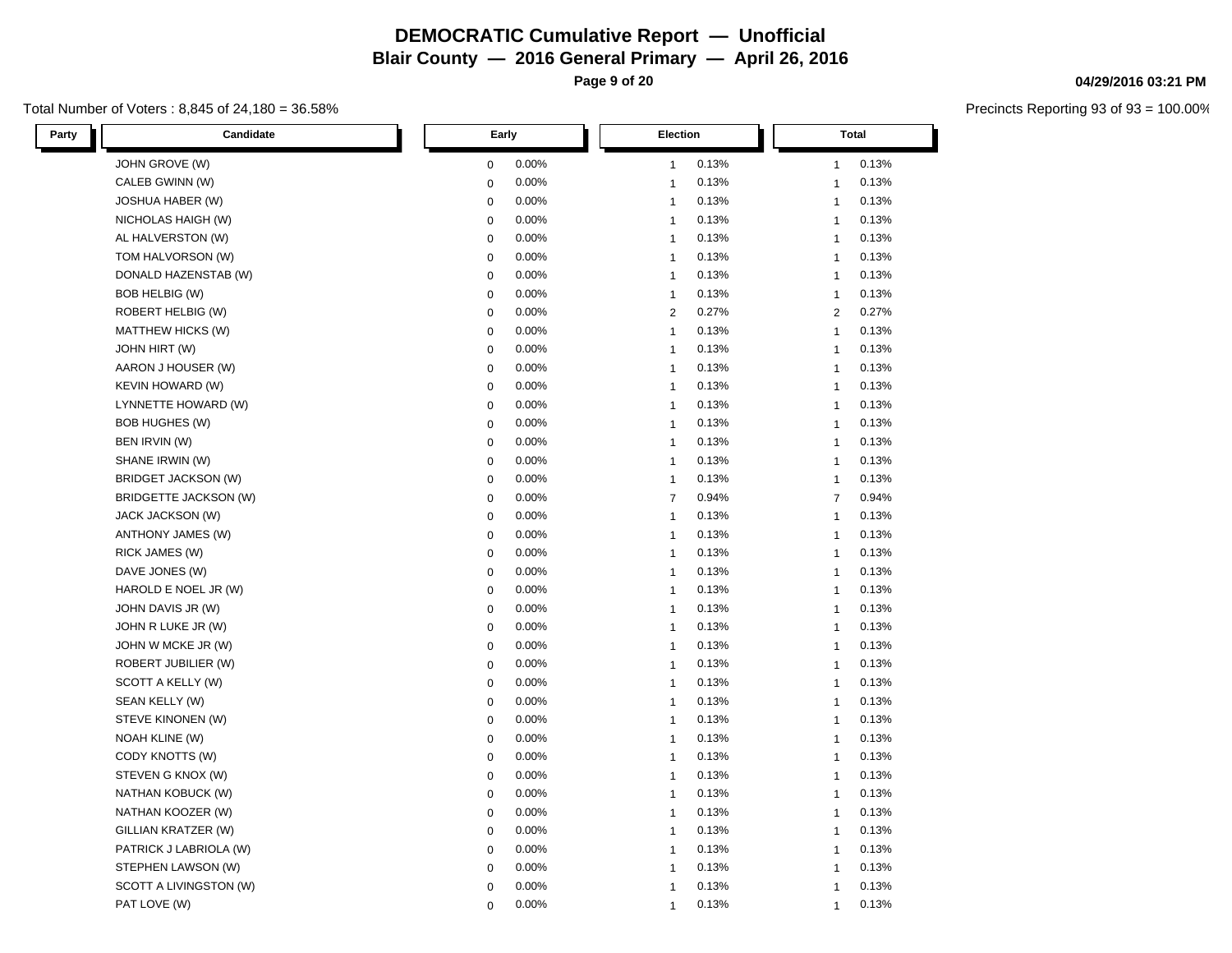**Page 10 of 20**

### Total Number of Voters : 8,845 of 24,180 = 36.58%

| Party | Candidate                  | Early       |       | <b>Election</b> |       | <b>Total</b>   |       |
|-------|----------------------------|-------------|-------|-----------------|-------|----------------|-------|
|       | MARTIN W MALLOY (W)        | 0           | 0.00% | 1               | 0.13% | $\mathbf{1}$   | 0.13% |
|       | <b>JUSTIN S MANDEL (W)</b> | $\pmb{0}$   | 0.00% | $\mathbf 1$     | 0.13% | $\mathbf{1}$   | 0.13% |
|       | CHARLES MANSON (W)         | $\mathbf 0$ | 0.00% | 1               | 0.13% | $\mathbf{1}$   | 0.13% |
|       | TOM MARTIN (W)             | 0           | 0.00% | $\mathbf{1}$    | 0.13% | $\mathbf{1}$   | 0.13% |
|       | ASHLEY MCALEER (W)         | 0           | 0.00% | 1               | 0.13% | $\mathbf{1}$   | 0.13% |
|       | NICHOLAS MCCUNEY (W)       | $\pmb{0}$   | 0.00% | $\mathbf{1}$    | 0.13% | $\mathbf{1}$   | 0.13% |
|       | JOHN MCGINNIS (W)          | 0           | 0.00% | 5               | 0.67% | 5              | 0.67% |
|       | FRANK MCKAY (W)            | $\pmb{0}$   | 0.00% | $\mathbf{1}$    | 0.13% | $\mathbf{1}$   | 0.13% |
|       | MIKE MCLELLAN (W)          | 0           | 0.00% | $\mathbf{1}$    | 0.13% | $\mathbf{1}$   | 0.13% |
|       | TROY MCMULLEN (W)          | 0           | 0.00% | 1               | 0.13% | $\mathbf{1}$   | 0.13% |
|       | WILLIAM MILLER (W)         | $\pmb{0}$   | 0.00% | $\mathbf{1}$    | 0.13% | $\mathbf{1}$   | 0.13% |
|       | DAN MILLIRON (W)           | 0           | 0.00% | $\mathbf{1}$    | 0.13% | $\mathbf{1}$   | 0.13% |
|       | JERRY MILLIRON (W)         | 0           | 0.00% | 1               | 0.13% | $\mathbf{1}$   | 0.13% |
|       | REBECCA MILLIRON (W)       | 0           | 0.00% | 1               | 0.13% | $\mathbf{1}$   | 0.13% |
|       | CHARLENE MORRIS (W)        | $\pmb{0}$   | 0.00% | $\mathbf{1}$    | 0.13% | $\mathbf{1}$   | 0.13% |
|       | DAVE MOSES (W)             | 0           | 0.00% | 1               | 0.13% | $\mathbf{1}$   | 0.13% |
|       | NICHOLAS MOSES (W)         | $\pmb{0}$   | 0.00% | 1               | 0.13% | $\mathbf{1}$   | 0.13% |
|       | SAMANTHA E MOYER (W)       | $\pmb{0}$   | 0.00% | 1               | 0.13% | $\mathbf{1}$   | 0.13% |
|       | SCOT MYERS (W)             | $\pmb{0}$   | 0.00% | 1               | 0.13% | $\mathbf{1}$   | 0.13% |
|       | DAN NACKLEY (W)            | $\pmb{0}$   | 0.00% | $\overline{2}$  | 0.27% | $\overline{2}$ | 0.27% |
|       | MIKE NOCE (W)              | 0           | 0.00% | 1               | 0.13% | $\mathbf{1}$   | 0.13% |
|       | MIKE ORSON (W)             | $\pmb{0}$   | 0.00% | $\mathbf 1$     | 0.13% | $\mathbf{1}$   | 0.13% |
|       | <b>KELLY OVER (W)</b>      | 0           | 0.00% | 1               | 0.13% | $\mathbf{1}$   | 0.13% |
|       | <b>JASON PARSONS (W)</b>   | $\pmb{0}$   | 0.00% | 1               | 0.13% | $\mathbf{1}$   | 0.13% |
|       | TIM PETERMAN (W)           | 0           | 0.00% | 2               | 0.27% | 2              | 0.27% |
|       | AMY PICK (W)               | $\pmb{0}$   | 0.00% | $\mathbf{1}$    | 0.13% | $\mathbf 1$    | 0.13% |
|       | <b>GEORGE PISANICK (W)</b> | 0           | 0.00% | 1               | 0.13% | $\mathbf{1}$   | 0.13% |
|       | <b>KEN PLISINSKI (W)</b>   | $\pmb{0}$   | 0.00% | $\mathbf{1}$    | 0.13% | $\mathbf{1}$   | 0.13% |
|       | JOHN POLACHKO (W)          | 0           | 0.00% | 1               | 0.13% | $\mathbf{1}$   | 0.13% |
|       | JANNINA PRATT (W)          | $\pmb{0}$   | 0.00% | 1               | 0.13% | $\mathbf{1}$   | 0.13% |
|       | CODY RACCHINI (W)          | 0           | 0.00% | $\mathbf{1}$    | 0.13% | $\mathbf{1}$   | 0.13% |
|       | KAREN RAMSBERG (W)         | 0           | 0.00% | $\mathbf{1}$    | 0.13% | $\mathbf{1}$   | 0.13% |
|       | CARLEE RANALLI (W)         | $\pmb{0}$   | 0.00% | $\mathbf{1}$    | 0.13% | $\mathbf{1}$   | 0.13% |
|       | MICHAEL RAWLINS (W)        | 0           | 0.00% | 1               | 0.13% | $\mathbf{1}$   | 0.13% |
|       | ABNER REA (W)              | $\pmb{0}$   | 0.00% | $\mathbf{1}$    | 0.13% | $\mathbf{1}$   | 0.13% |
|       | KYLO REN (W)               | 0           | 0.00% | 1               | 0.13% | $\mathbf{1}$   | 0.13% |
|       | JORDAN RHONE (W)           | $\pmb{0}$   | 0.00% | $\overline{2}$  | 0.27% | $\overline{2}$ | 0.27% |
|       | LAINE ROLAND (W)           | 0           | 0.00% | 1               | 0.13% | $\mathbf{1}$   | 0.13% |
|       | HENRY ROLLINS (W)          | $\pmb{0}$   | 0.00% | 1               | 0.13% | -1             | 0.13% |
|       | <b>JASON RUNK (W)</b>      | $\pmb{0}$   | 0.00% | $\overline{2}$  | 0.27% | $\overline{2}$ | 0.27% |
|       | JEREMY RUPEKA (W)          | $\Omega$    | 0.00% | 1               | 0.13% | $\mathbf{1}$   | 0.13% |

# **04/29/2016 03:21 PM**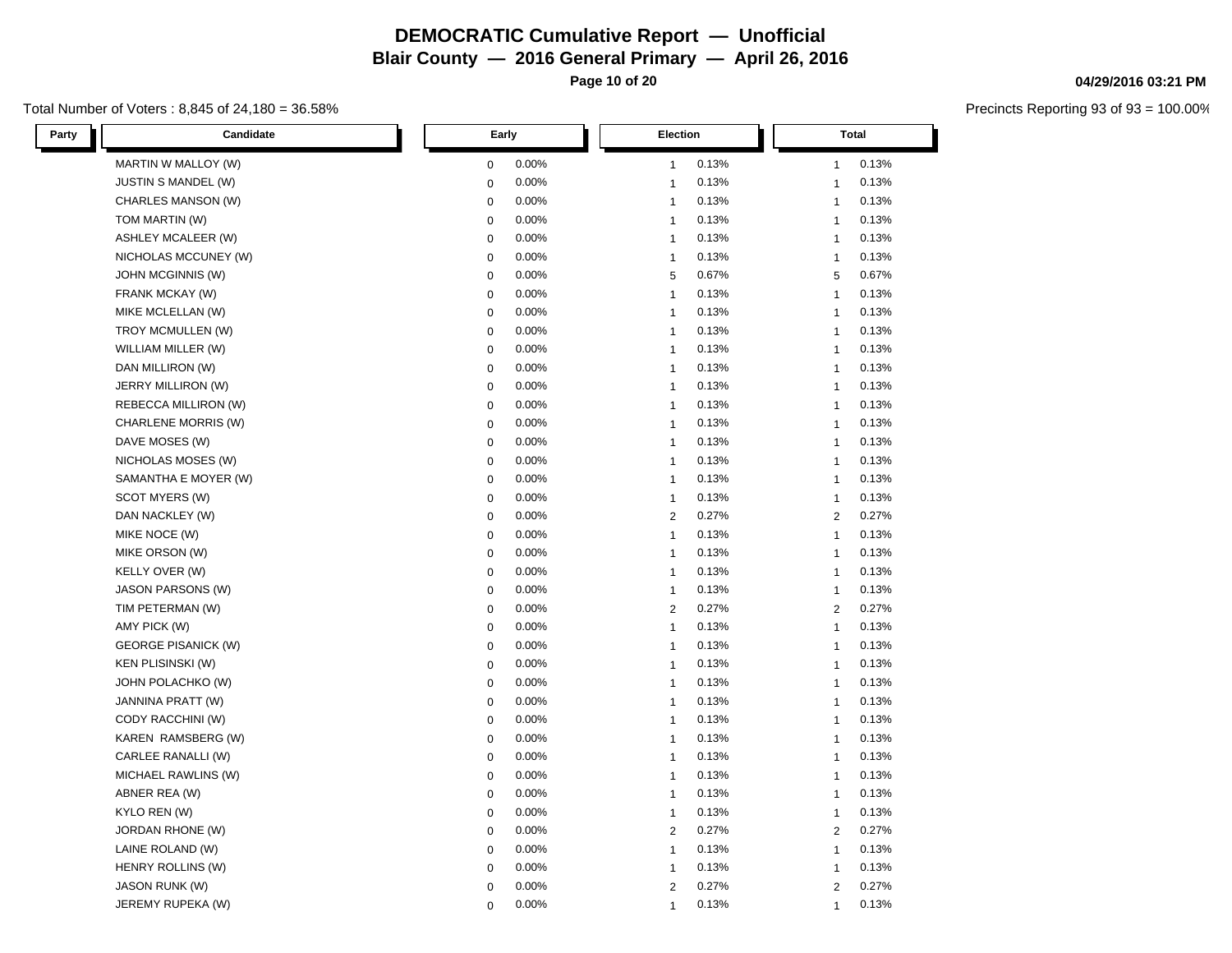**Page 11 of 20**

### Total Number of Voters : 8,845 of 24,180 = 36.58%

| Party<br>Candidate         | Early       | Election       | <b>Total</b>   |
|----------------------------|-------------|----------------|----------------|
| ANTHONY SABATINO (W)       | 0.00%       | 0.27%          | 0.27%          |
|                            | 0           | $\overline{c}$ | $\overline{2}$ |
| STEVE SABOL (W)            | 0.00%       | 0.13%          | 0.13%          |
|                            | $\pmb{0}$   | $\mathbf{1}$   | $\mathbf{1}$   |
| ADAM SADLOCK (W)           | 0.00%       | 0.13%          | 0.13%          |
|                            | $\mathbf 0$ | $\mathbf{1}$   | $\mathbf{1}$   |
| <b>BOB SAGET (W)</b>       | 0.00%       | 0.13%          | 0.13%          |
|                            | 0           | $\mathbf{1}$   | $\mathbf{1}$   |
| <b>KERI SALYARDS (W)</b>   | 0.00%       | 0.13%          | 0.13%          |
|                            | 0           | 1              | $\mathbf{1}$   |
| BERNIE SANDERS (W)         | 0           | 0.27%          | 0.27%          |
|                            | 0.00%       | 2              | 2              |
| SCOTTKONKLIN (W)           | 0           | 0.13%          | 0.13%          |
|                            | 0.00%       | $\mathbf{1}$   | $\mathbf{1}$   |
| JOHN SEDLOCK (W)           | 0           | 0.13%          | 0.13%          |
|                            | 0.00%       | $\mathbf{1}$   | $\mathbf{1}$   |
| ANDY SEDLOK (W)            | 0           | 0.13%          | 0.13%          |
|                            | 0.00%       | $\mathbf{1}$   | $\mathbf{1}$   |
| ADAM SEDRICK (W)           | 0           | 0.13%          | 0.13%          |
|                            | 0.00%       | $\mathbf{1}$   | $\mathbf{1}$   |
| CHRISTOPHER SEYMOUR (W)    | 0.00%       | 0.13%          | 0.13%          |
|                            | 0           | $\mathbf{1}$   | $\mathbf{1}$   |
| ADAM SHEDLOCK (W)          | 0.00%       | 0.27%          | 0.27%          |
|                            | 0           | 2              | 2              |
| JERRY SHETLER (W)          | 0.00%       | 0.13%          | 0.13%          |
|                            | 0           | $\mathbf{1}$   | $\mathbf{1}$   |
| DEREK SHIRLEY (W)          | 0.00%       | 0.13%          | 0.13%          |
|                            | 0           | $\mathbf{1}$   | $\mathbf{1}$   |
| <b>JASON SHULTZ (W)</b>    | 0.00%       | 0.13%          | 0.13%          |
|                            | 0           | $\mathbf{1}$   | $\mathbf{1}$   |
| <b>BUD SHUSTER (W)</b>     | 0           | 0.13%          | 0.13%          |
|                            | 0.00%       | $\mathbf{1}$   | $\mathbf{1}$   |
| DAVID SILL (W)             | 0           | 0.13%          | 0.13%          |
|                            | 0.00%       | 1              | $\mathbf{1}$   |
| <b>BRIAN SIMS (W)</b>      | $\pmb{0}$   | 0.13%          | 0.13%          |
|                            | 0.00%       | 1              | $\mathbf{1}$   |
| THOMAS E SINCLAIR (W)      | 0.00%       | 0.13%          | 0.13%          |
|                            | $\pmb{0}$   | $\mathbf{1}$   | $\mathbf{1}$   |
| DOUGLASS LEE SINGER (W)    | 0.00%       | 0.13%          | 0.13%          |
|                            | $\mathbf 0$ | $\mathbf{1}$   | $\mathbf{1}$   |
| AL SMITH (W)               | 0.00%       | 0.13%          | 0.13%          |
|                            | 0           | $\mathbf{1}$   | $\mathbf{1}$   |
| <b>JOHN SMITH (W)</b>      | 0.00%       | 0.13%          | 0.13%          |
|                            | 0           | $\mathbf{1}$   | $\mathbf{1}$   |
| DAVID SNYDER (W)           | 0.00%       | 0.13%          | 0.13%          |
|                            | 0           | $\mathbf{1}$   | $\mathbf{1}$   |
| JOE SNYDER (W)             | $\pmb{0}$   | 0.13%          | 0.13%          |
|                            | 0.00%       | 1              | $\mathbf{1}$   |
| BERNARD CHATMAN SR (W)     | 0.00%       | 0.13%          | 0.13%          |
|                            | 0           | $\mathbf{1}$   | $\mathbf{1}$   |
| SONDRA L STACEY (W)        | 0.00%       | 0.13%          | 0.13%          |
|                            | 0           | 1              | $\mathbf{1}$   |
| PAT STALTER (W)            | 0           | 0.13%          | 0.13%          |
|                            | 0.00%       | $\mathbf{1}$   | $\mathbf{1}$   |
| PETE STARR (W)             | $\mathbf 0$ | 0.40%          | 3              |
|                            | 0.00%       | 3              | 0.40%          |
| SARAH STEINBUGL (W)        | 0.00%       | 0.13%          | 0.13%          |
|                            | 0           | $\mathbf{1}$   | $\mathbf{1}$   |
| ERICH STOEHR (W)           | 0.00%       | 0.27%          | 0.27%          |
|                            | 0           | $\mathbf{2}$   | 2              |
| JAMES B SWAN (W)           | 0           | 0.13%          | 0.13%          |
|                            | 0.00%       | $\mathbf{1}$   | $\mathbf{1}$   |
| DONALD SWANGER (W)         | 0           | 0.13%          | 0.13%          |
|                            | 0.00%       | $\mathbf{1}$   | $\mathbf{1}$   |
| MARK SWARTZ (W)            | 0.00%       | 0.13%          | 0.13%          |
|                            | 0           | $\mathbf{1}$   | $\mathbf{1}$   |
| <b>GEORGE TAKEI (W)</b>    | 0.00%       | 0.13%          | 0.13%          |
|                            | 0           | $\mathbf{1}$   | $\mathbf{1}$   |
| WILLIAM J ZACKER THIRD (W) | 0           | 0.13%          | 0.13%          |
|                            | 0.00%       | $\mathbf{1}$   | $\mathbf{1}$   |
| <b>GLENN THOMPSON (W)</b>  | 0.00%       | 0.13%          | 0.13%          |
|                            | 0           | $\mathbf{1}$   | $\mathbf{1}$   |
| ALANE TIMMERMAN (W)        | 0.00%       | 0.13%          | 0.13%          |
|                            | 0           | $\mathbf{1}$   | $\mathbf{1}$   |
| LOIS KANESHIKI (W)         | 0.00%       | 0.27%          | 0.27%          |
|                            | 0           | 2              | 2              |
| RICK TRUSCELLO (W)         | 0           | 0.13%          | 0.13%          |
|                            | 0.00%       | $\mathbf{1}$   | $\mathbf{1}$   |
| DONALD WAGNER (W)          | 0.00%       | 0.13%          | 0.13%          |
|                            | $\mathbf 0$ | $\overline{1}$ | $\mathbf{1}$   |
| TYLER WALTER (W)           | 0.00%       | 0.13%          | 0.13%          |
|                            | $\Omega$    | $\mathbf 1$    | $\mathbf{1}$   |

# **04/29/2016 03:21 PM**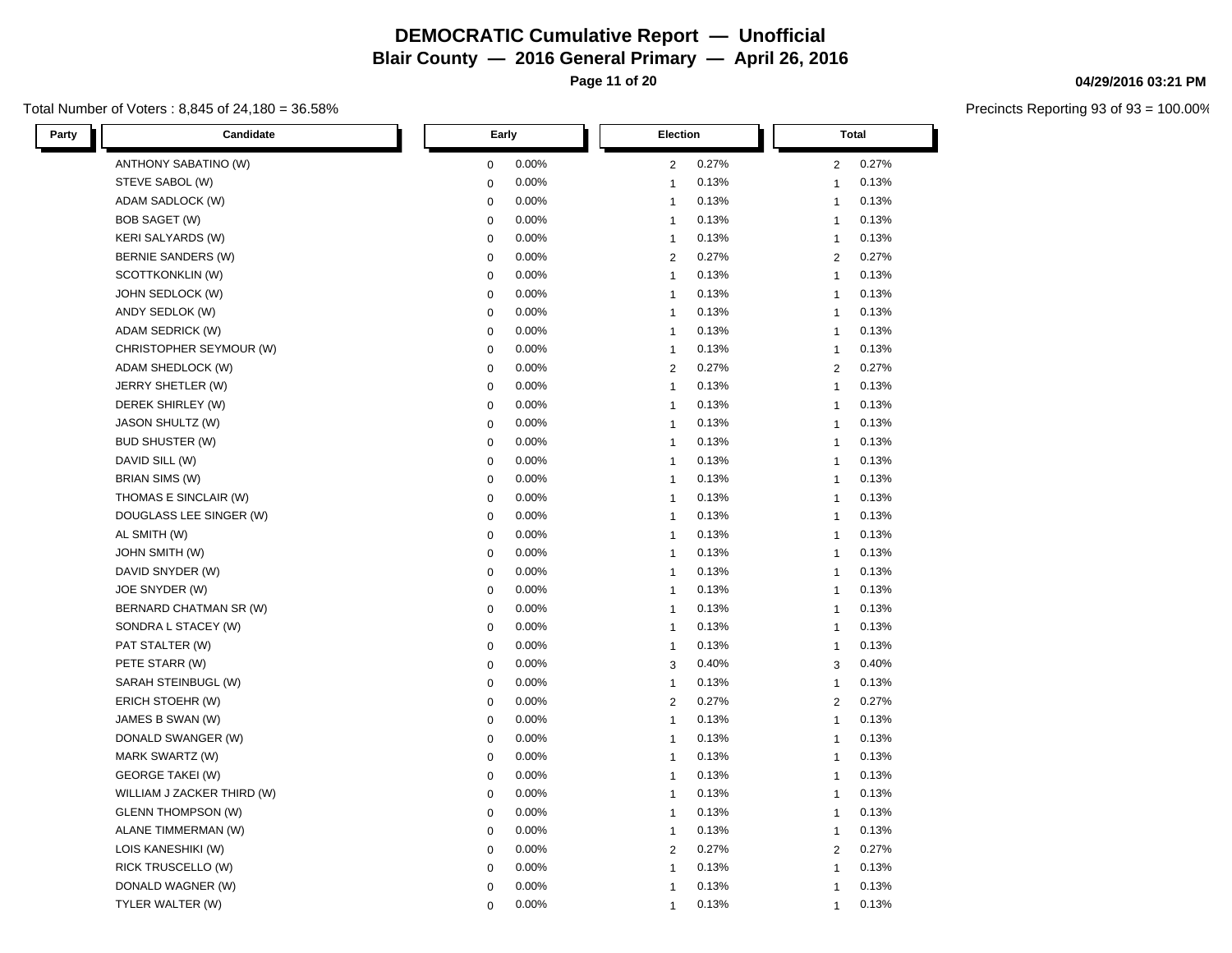**Page 12 of 20**

## Total Number of Voters : 8,845 of 24,180 = 36.58%

| Party | Candidate                  | Early       |       | Election       |        |              | <b>Total</b> |  |
|-------|----------------------------|-------------|-------|----------------|--------|--------------|--------------|--|
|       | JUDY WARD (W)              | $\mathbf 0$ | 0.00% | 2              | 0.27%  | 2            | 0.27%        |  |
|       | <b>GERALD M WARING (W)</b> | $\mathbf 0$ | 0.00% | $\mathbf 1$    | 0.13%  | 1            | 0.13%        |  |
|       | <b>BRUCE WAYNE (W)</b>     | $\mathbf 0$ | 0.00% | $\mathbf{1}$   | 0.13%  | $\mathbf{1}$ | 0.13%        |  |
|       | LINDA WEBSTER (W)          | $\mathbf 0$ | 0.00% | $\mathbf{1}$   | 0.13%  | $\mathbf{1}$ | 0.13%        |  |
|       | ANDY WITMYER (W)           | $\mathbf 0$ | 0.00% | 3              | 0.40%  | 3            | 0.40%        |  |
|       | TOM WOLF (W)               | $\mathbf 0$ | 0.00% | $\mathbf{1}$   | 0.13%  | $\mathbf{1}$ | 0.13%        |  |
|       | DANIEL L ZIMMERMAN (W)     | $\mathbf 0$ | 0.00% | $\mathbf{1}$   | 0.13%  | $\mathbf{1}$ | 0.13%        |  |
|       | TIM HARDING (W)            | $\mathbf 0$ | 0.00% | $\mathbf{1}$   | 0.13%  | 1            | 0.13%        |  |
|       | ADELMAN (W)                | $\mathbf 0$ | 0.00% | $\mathbf{1}$   | 0.13%  | $\mathbf{1}$ | 0.13%        |  |
|       | BEAMMM (W)                 | $\mathbf 0$ | 0.00% | $\mathbf{1}$   | 0.13%  | $\mathbf{1}$ | 0.13%        |  |
|       | <b>BRUMBAUGH (W)</b>       | $\mathbf 0$ | 0.00% | $\mathbf{1}$   | 0.13%  | $\mathbf{1}$ | 0.13%        |  |
|       | A CAROSIELLII (W)          | $\mathbf 0$ | 0.00% | $\mathbf{1}$   | 0.13%  | 1            | 0.13%        |  |
|       | HALVON (W)                 | $\mathbf 0$ | 0.00% | $\mathbf{1}$   | 0.13%  | $\mathbf{1}$ | 0.13%        |  |
|       | HAVERSROM (W)              | $\mathbf 0$ | 0.00% | $\mathbf{1}$   | 0.13%  | 1            | 0.13%        |  |
|       | HAVOLEN (W)                | 0           | 0.00% | $\mathbf{1}$   | 0.13%  | $\mathbf{1}$ | 0.13%        |  |
|       | JOE CAPENO (W)             | 0           | 0.00% | $\mathbf{1}$   | 0.13%  | $\mathbf{1}$ | 0.13%        |  |
|       | <b>JOHN MCGINNISS (W)</b>  | $\mathbf 0$ | 0.00% | $\mathbf{1}$   | 0.13%  | $\mathbf{1}$ | 0.13%        |  |
|       | KANESHIKI (W)              | $\mathbf 0$ | 0.00% | 2              | 0.27%  | 2            | 0.27%        |  |
|       | MCGINNIS (W)               | $\mathbf 0$ | 0.00% | $\overline{1}$ | 0.13%  | $\mathbf{1}$ | 0.13%        |  |
|       | MCGUINESS (W)              | $\mathbf 0$ | 0.00% | $\mathbf{1}$   | 0.13%  | $\mathbf{1}$ | 0.13%        |  |
|       | MCMINN (W)                 | 0           | 0.00% | $\mathbf{1}$   | 0.13%  | $\mathbf{1}$ | 0.13%        |  |
|       | SESTACK (W)                | $\mathbf 0$ | 0.00% | $\mathbf{1}$   | 0.13%  | $\mathbf{1}$ | 0.13%        |  |
|       | TED BEAM (W)               | $\mathbf 0$ | 0.00% | $\mathbf{1}$   | 0.13%  | $\mathbf{1}$ | 0.13%        |  |
|       | TRUMP (W)                  | $\mathbf 0$ | 0.00% | $\mathbf{1}$   | 0.13%  | $\mathbf{1}$ | 0.13%        |  |
|       | WOSNIACK (W)               | 0           | 0.00% | $\mathbf{1}$   | 0.13%  | $\mathbf{1}$ | 0.13%        |  |
|       | ZAPALLA (W)                | $\mathbf 0$ | 0.00% | $\mathbf{1}$   | 0.13%  | $\mathbf{1}$ | 0.13%        |  |
|       | <b>Cast Votes:</b>         | 0           | 0.00% | 741            | 8.38%  | 741          | 8.38%        |  |
|       | Over Votes:                | 0           | 0.00% | $\mathbf 0$    | 0.00%  | $\mathbf 0$  | 0.00%        |  |
|       | <b>Under Votes:</b>        | 0           | 0.00% | 8,104          | 91.62% | 8,104        | 91.62%       |  |

# **04/29/2016 03:21 PM**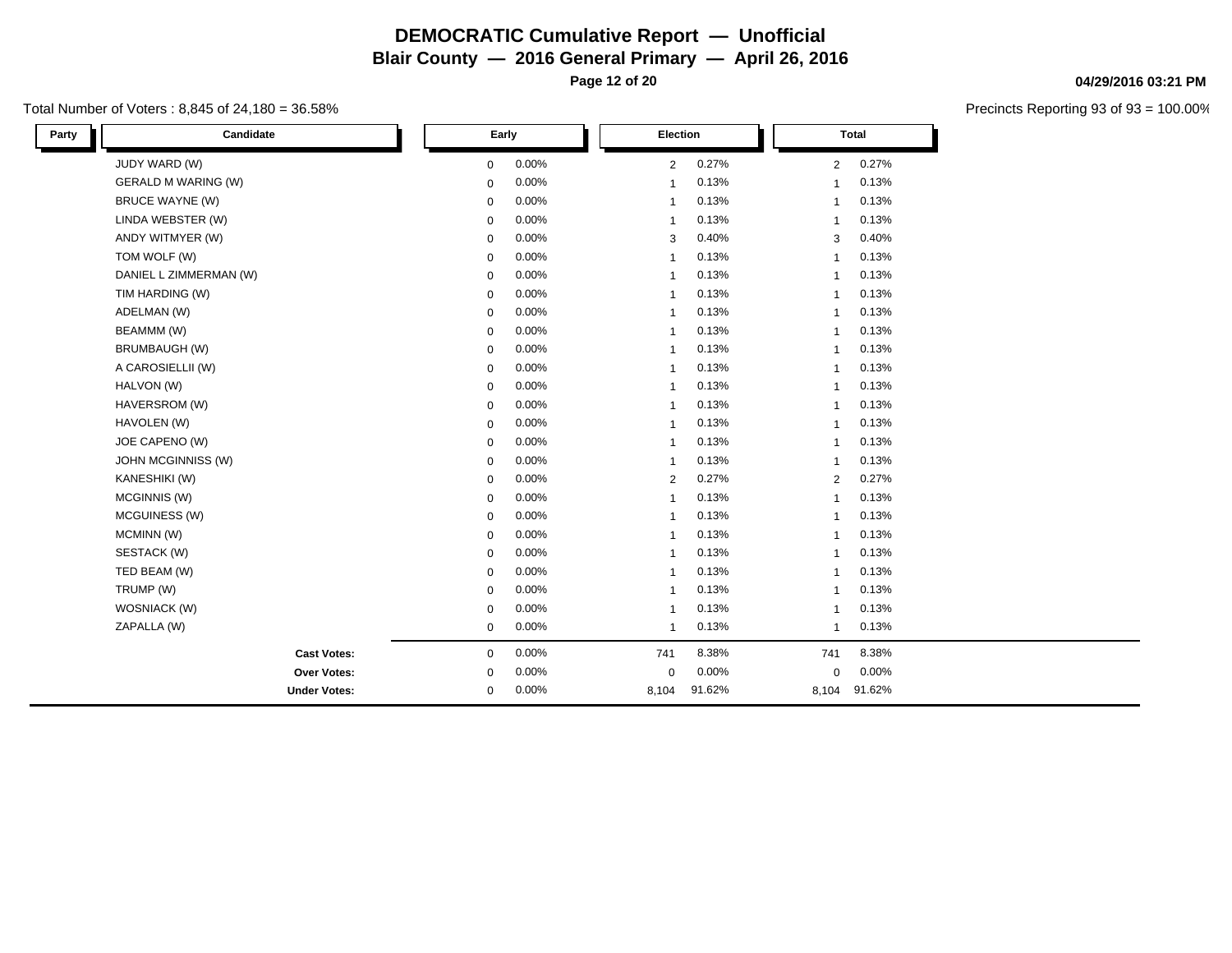**Blair County — 2016 General Primary — April 26, 2016**

**Page 13 of 20**

## Total Number of Voters : 8,845 of 24,180 = 36.58%

| Party | Candidate                                                            | Early       |                   | Election       |        |     | Total                   |  |
|-------|----------------------------------------------------------------------|-------------|-------------------|----------------|--------|-----|-------------------------|--|
|       | REPRESENTATIVE IN THE GENERAL ASSEMBLY 79TH DISTRICT DEM, Vote For 1 |             | <b>DEMOCRATIC</b> |                |        |     |                         |  |
|       | No Candidate Filed (W)                                               | $\mathbf 0$ | 0.00%             | $\mathbf 0$    | 0.00%  |     | 0.00%<br>0              |  |
|       | JOHN DONLEY (W)                                                      | $\mathbf 0$ | 0.00%             | 253            | 58.43% | 253 | 58.43%                  |  |
|       | PETE STARR (W)                                                       | $\mathbf 0$ | 0.00%             | 44             | 10.16% |     | 10.16%<br>44            |  |
|       | <b>JOHN MCGINNIS (W)</b>                                             | $\mathbf 0$ | 0.00%             | 16             | 3.70%  |     | 3.70%<br>16             |  |
|       | ADAM SEDLOCK (W)                                                     | $\mathbf 0$ | 0.00%             | $\overline{4}$ | 0.92%  |     | 0.92%<br>$\overline{4}$ |  |
|       | <b>BRIDGETTE JACKSON (W)</b>                                         | $\mathbf 0$ | 0.00%             | 5              | 1.15%  |     | 1.15%<br>5              |  |
|       | JOHN BLOUGH (W)                                                      | $\mathbf 0$ | 0.00%             | $\overline{2}$ | 0.46%  |     | 0.46%<br>2              |  |
|       | JOHN DANLEY (W)                                                      | $\mathbf 0$ | 0.00%             | $\overline{2}$ | 0.46%  |     | $\overline{2}$<br>0.46% |  |
|       | JOE DODSON (W)                                                       | $\mathbf 0$ | 0.00%             | $\overline{2}$ | 0.46%  |     | 2<br>0.46%              |  |
|       | <b>JUSTIN GRAHAM (W)</b>                                             | $\mathbf 0$ | 0.00%             | 2              | 0.46%  |     | 0.46%<br>2              |  |
|       | ART HALVORSON (W)                                                    | $\mathbf 0$ | 0.00%             | $\overline{2}$ | 0.46%  |     | $\overline{2}$<br>0.46% |  |
|       | BERNIE SANDERS (W)                                                   | $\mathbf 0$ | 0.00%             | $\overline{2}$ | 0.46%  |     | $\mathbf{2}$<br>0.46%   |  |
|       | SEAN ALLEN (W)                                                       | $\mathbf 0$ | 0.00%             | $\overline{1}$ | 0.23%  |     | 0.23%<br>$\overline{1}$ |  |
|       | <b>AUTUMN AUNGST (W)</b>                                             | $\mathbf 0$ | 0.00%             | $\overline{1}$ | 0.23%  |     | 0.23%<br>$\mathbf{1}$   |  |
|       | TIMOTHY W AYERS (W)                                                  | $\mathbf 0$ | 0.00%             | $\overline{1}$ | 0.23%  |     | 0.23%<br>$\mathbf{1}$   |  |
|       | MELISSA BALL (W)                                                     | $\mathbf 0$ | 0.00%             | $\overline{1}$ | 0.23%  |     | 0.23%<br>$\overline{1}$ |  |
|       | ADAM BANKS (W)                                                       | $\mathbf 0$ | 0.00%             | $\overline{1}$ | 0.23%  |     | 0.23%<br>$\overline{1}$ |  |
|       | JACOB BASKIN (W)                                                     | $\mathbf 0$ | 0.00%             | $\overline{1}$ | 0.23%  |     | 0.23%<br>$\overline{1}$ |  |
|       | TED BEAM (W)                                                         | $\mathbf 0$ | 0.00%             | $\overline{1}$ | 0.23%  |     | 0.23%<br>$\mathbf 1$    |  |
|       | CHRISTIAN T BICKEL (W)                                               | $\mathbf 0$ | 0.00%             | $\overline{1}$ | 0.23%  |     | 0.23%<br>$\overline{1}$ |  |
|       | TIM BUTLER (W)                                                       | $\mathbf 0$ | 0.00%             | $\overline{1}$ | 0.23%  |     | 0.23%<br>$\mathbf{1}$   |  |
|       | DENNIS E CLAAR (W)                                                   | $\mathbf 0$ | 0.00%             | $\overline{1}$ | 0.23%  |     | 0.23%<br>$\mathbf{1}$   |  |
|       | <b>JOSH CLARK (W)</b>                                                | $\mathbf 0$ | 0.00%             | $\overline{1}$ | 0.23%  |     | 0.23%<br>$\mathbf{1}$   |  |
|       | HILLARY CLINTON (W)                                                  | $\mathbf 0$ | 0.00%             | $\overline{1}$ | 0.23%  |     | 0.23%<br>$\overline{1}$ |  |
|       | ANTHONY DEAN (W)                                                     | $\mathbf 0$ | 0.00%             | $\overline{1}$ | 0.23%  |     | 0.23%<br>$\mathbf{1}$   |  |
|       | SHERYL DITZLER (W)                                                   | $\mathbf 0$ | 0.00%             | $\overline{1}$ | 0.23%  |     | 0.23%<br>$\overline{1}$ |  |
|       | JOHN DOLNEY (W)                                                      | $\mathbf 0$ | 0.00%             | $\overline{1}$ | 0.23%  |     | 0.23%<br>$\mathbf 1$    |  |
|       | RACHEL DONALSON (W)                                                  | $\mathbf 0$ | 0.00%             | $\overline{1}$ | 0.23%  |     | 0.23%<br>$\mathbf{1}$   |  |
|       | JOHN DONIEY (W)                                                      | $\mathbf 0$ | 0.00%             | $\overline{1}$ | 0.23%  |     | 0.23%<br>$\overline{1}$ |  |
|       | DONALD DRUMPF (W)                                                    | $\mathbf 0$ | 0.00%             | $\overline{1}$ | 0.23%  |     | 0.23%<br>$\overline{1}$ |  |
|       | CARLOS ESPIN (W)                                                     | $\mathbf 0$ | 0.00%             | $\overline{1}$ | 0.23%  |     | 0.23%<br>$\mathbf 1$    |  |
|       | DOUG FARSTER (W)                                                     | $\mathbf 0$ | 0.00%             | $\overline{1}$ | 0.23%  |     | 0.23%<br>$\overline{1}$ |  |
|       | KATY FEATHER (W)                                                     | $\mathbf 0$ | 0.00%             | $\overline{1}$ | 0.23%  |     | 0.23%<br>$\overline{1}$ |  |
|       | ROBERT FEDDISON (W)                                                  | $\mathbf 0$ | 0.00%             | $\overline{1}$ | 0.23%  |     | 0.23%<br>$\mathbf 1$    |  |
|       | JOHN FETTERMAN (W)                                                   | $\mathbf 0$ | 0.00%             | $\overline{1}$ | 0.23%  |     | 0.23%<br>$\overline{1}$ |  |
|       | <b>AUSTIN FINK (W)</b>                                               | $\mathbf 0$ | 0.00%             | $\overline{1}$ | 0.23%  |     | 0.23%<br>$\mathbf{1}$   |  |
|       | JOE FRANK (W)                                                        | $\mathbf 0$ | 0.00%             | $\overline{1}$ | 0.23%  |     | 0.23%<br>$\mathbf{1}$   |  |
|       | RICHARD ANDREW FULLER (W)                                            | $\mathbf 0$ | 0.00%             | $\overline{1}$ | 0.23%  |     | 0.23%<br>$\mathbf 1$    |  |
|       | RICK GEIST (W)                                                       | $\mathbf 0$ | 0.00%             | $\overline{1}$ | 0.23%  |     | 0.23%<br>$\mathbf{1}$   |  |
|       | DANIEL GIFFIN (W)                                                    | $\mathbf 0$ | 0.00%             | $\overline{1}$ | 0.23%  |     | 0.23%<br>$\overline{1}$ |  |

### **04/29/2016 03:21 PM**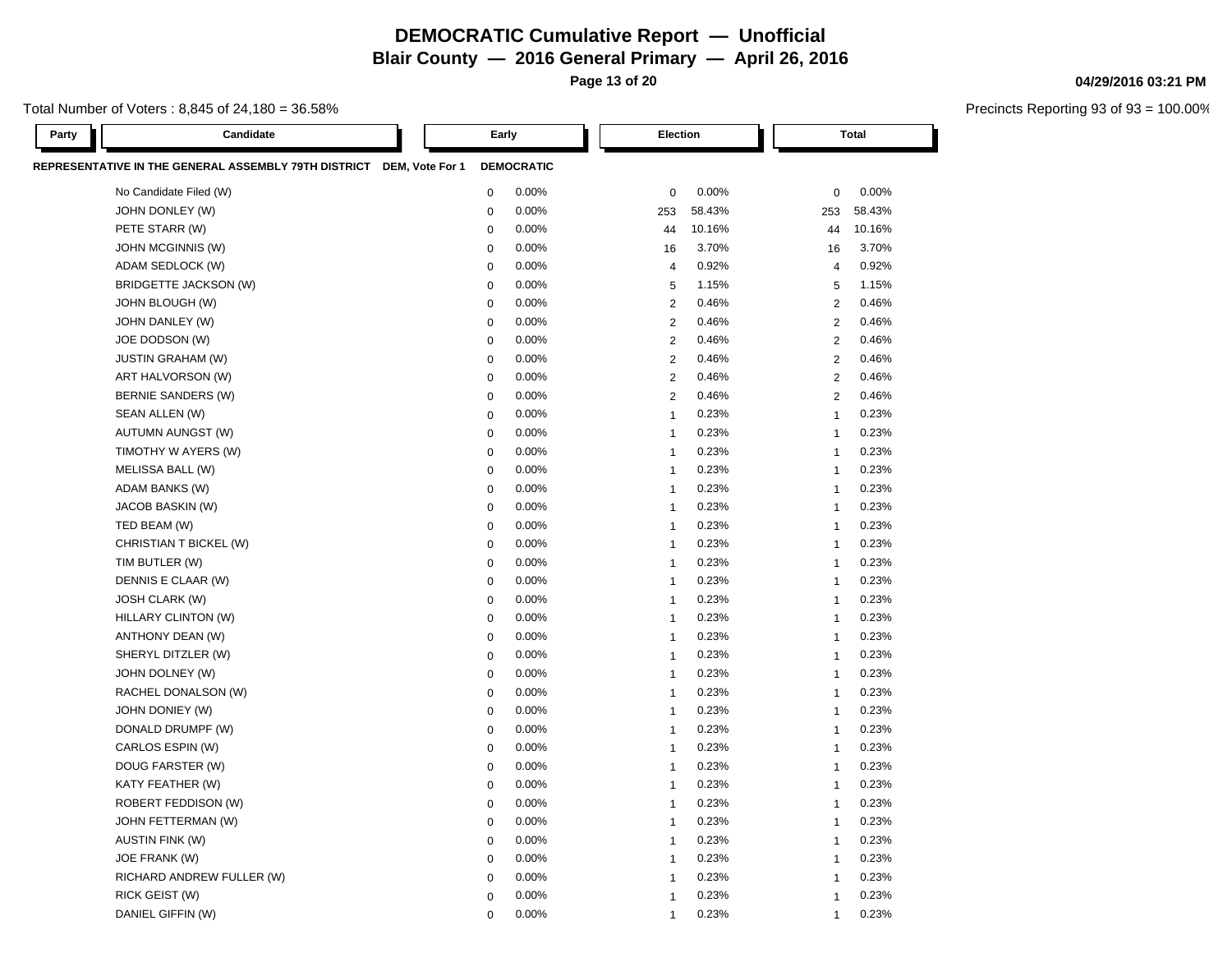**Page 14 of 20**

## Total Number of Voters : 8,845 of 24,180 = 36.58%

| Party<br>Candidate         | Early       | Election       | <b>Total</b>   |  |
|----------------------------|-------------|----------------|----------------|--|
| DONNA GORITY (W)           | 0.00%       | 0.23%          | 0.23%          |  |
|                            | 0           | $\mathbf{1}$   | $\mathbf{1}$   |  |
| TOM HALVORSON (W)          | 0.00%       | 0.23%          | 0.23%          |  |
|                            | 0           | $\mathbf{1}$   | $\mathbf{1}$   |  |
| BOB HELBIG (W)             | 0.00%       | 0.23%          | 0.23%          |  |
|                            | 0           | $\mathbf{1}$   | $\mathbf{1}$   |  |
| MATTHEW HICKS (W)          | 0.00%       | 0.23%          | 0.23%          |  |
|                            | 0           | $\mathbf{1}$   | $\mathbf{1}$   |  |
| <b>HOLLY HOLDREN (W)</b>   | 0.00%       | 0.23%          | 0.23%          |  |
|                            | 0           | $\mathbf{1}$   | $\mathbf{1}$   |  |
| AARON J HOUSER (W)         | 0           | 0.23%          | 0.23%          |  |
|                            | 0.00%       | $\mathbf{1}$   | $\mathbf{1}$   |  |
| <b>KEVIN HOWARD (W)</b>    | 0.00%       | 0.23%          | 0.23%          |  |
|                            | 0           | $\mathbf{1}$   | $\mathbf{1}$   |  |
| LYNNETTE HOWARD (W)        | 0.00%       | $\mathbf{1}$   | 0.23%          |  |
|                            | 0           | 0.23%          | $\mathbf{1}$   |  |
| SHANE IRWIN (W)            | 0           | 0.23%          | 0.23%          |  |
|                            | 0.00%       | $\mathbf{1}$   | $\mathbf{1}$   |  |
| BRIDGET JACKSON (W)        | 0.00%       | 0.23%          | 0.23%          |  |
|                            | 0           | $\mathbf{1}$   | $\mathbf{1}$   |  |
| DYLAN JACKSON (W)          | 0.00%       | 0.23%          | 0.23%          |  |
|                            | 0           | $\mathbf{1}$   | $\mathbf{1}$   |  |
| JACK JACKSON (W)           | 0.00%       | 0.23%          | 0.23%          |  |
|                            | 0           | $\mathbf{1}$   | $\mathbf{1}$   |  |
| BERNARD A JOYCE (W)        | 0.00%       | 0.23%          | 0.23%          |  |
|                            | 0           | $\mathbf{1}$   | $\mathbf{1}$   |  |
| LOIS KANESHIKII (W)        | 0.00%       | 0.23%          | 0.23%          |  |
|                            | 0           | $\overline{1}$ | $\mathbf{1}$   |  |
| BILL KELLY (W)             | 0.00%       | 0.23%          | 0.23%          |  |
|                            | 0           | $\mathbf{1}$   | $\mathbf{1}$   |  |
| NOAH KLINE (W)             | 0           | 0.23%          | 0.23%          |  |
|                            | 0.00%       | $\mathbf{1}$   | $\mathbf{1}$   |  |
| STEVEN G KNOX (W)          | 0.00%       | 0.23%          | 0.23%          |  |
|                            | 0           | $\mathbf{1}$   | $\mathbf{1}$   |  |
| GILLIAN KRATZER (W)        | 0.00%       | 0.23%          | 0.23%          |  |
|                            | 0           | $\mathbf 1$    | $\mathbf{1}$   |  |
| PATRIK J LABRIOLA (W)      | 0.00%       | 0.23%          | 0.23%          |  |
|                            | 0           | $\mathbf{1}$   | $\mathbf{1}$   |  |
| CHARLES LEIDEN (W)         | $\mathbf 0$ | 0.23%          | 0.23%          |  |
|                            | 0.00%       | $\mathbf{1}$   | $\mathbf{1}$   |  |
| SCOTT A LIVINGSTON (W)     | 0.00%       | 0.23%          | 0.23%          |  |
|                            | 0           | $\mathbf{1}$   | $\mathbf{1}$   |  |
| JOHN MAURER (W)            | 0.00%       | 0.23%          | 0.23%          |  |
|                            | 0           | $\mathbf{1}$   | $\overline{1}$ |  |
| <b>ASHLEY MCALEER (W)</b>  | 0.00%       | 0.23%          | 0.23%          |  |
|                            | 0           | $\mathbf{1}$   | $\mathbf{1}$   |  |
| JOHN MCHUGH (W)            | 0.00%       | 0.23%          | 0.23%          |  |
|                            | 0           | $\mathbf{1}$   | $\overline{1}$ |  |
| <b>BEN MILLIRON (W)</b>    | 0.00%       | 0.23%          | 0.23%          |  |
|                            | 0           | $\mathbf{1}$   | $\mathbf{1}$   |  |
| CHRISTOPHER NEBGEN (W)     | 0.00%       | 0.23%          | 0.23%          |  |
|                            | 0           | $\mathbf{1}$   | $\mathbf{1}$   |  |
| <b>JASON PARSONS (W)</b>   | 0.00%       | 0.23%          | 0.23%          |  |
|                            | 0           | $\mathbf{1}$   | $\mathbf{1}$   |  |
| TIM PETERMAN (W)           | 0.00%       | 0.23%          | 0.23%          |  |
|                            | 0           | $\mathbf{1}$   | $\mathbf{1}$   |  |
| ROBERT TURCOVSKI (W)       | 0.00%       | 0.23%          | 0.23%          |  |
|                            | 0           | $\mathbf{1}$   | $\mathbf{1}$   |  |
| <b>GERALD M WARALD (W)</b> | 0.00%       | 0.23%          | 0.23%          |  |
|                            | 0           | $\mathbf{1}$   | $\mathbf{1}$   |  |
| MEGHAN WILT (W)            | 0.00%       | 0.23%          | 0.23%          |  |
|                            | 0           | $\mathbf{1}$   | $\mathbf{1}$   |  |
| DANIEL L ZIMMERMAN (W)     | 0           | 0.23%          | 0.23%          |  |
|                            | 0.00%       | $\mathbf{1}$   | $\mathbf{1}$   |  |
| LAINE ROLAND (W)           | 0.00%       | 0.23%          | 0.23%          |  |
|                            | 0           | $\mathbf{1}$   | $\mathbf{1}$   |  |
| SUE ROLAND (W)             | 0.00%       | 0.23%          | 0.23%          |  |
|                            | 0           | $\mathbf{1}$   | $\mathbf{1}$   |  |
| ADAM SEDLOCK (W)           | 0           | 0.23%          | 0.23%          |  |
|                            | 0.00%       | $\mathbf{1}$   | $\mathbf{1}$   |  |
| BILL SHUSTER (W)           | 0.00%       | 0.23%          | 0.23%          |  |
|                            | 0           | $\mathbf{1}$   | $\mathbf{1}$   |  |
| WILLIAM SHUSTER (W)        | 0.00%       | 0.23%          | 0.23%          |  |
|                            | 0           | $\mathbf{1}$   | $\mathbf{1}$   |  |
| DOUGLASS LEE SINGER (W)    | 0.00%       | 0.23%          | 0.23%          |  |
|                            | 0           | $\mathbf{1}$   | $\mathbf{1}$   |  |
| KARL SLIPPEY (W)           | 0           | 0.23%          | 0.23%          |  |
|                            | 0.00%       | $\overline{1}$ | $\mathbf{1}$   |  |
| ADAM SMITH (W)             | 0.00%       | 0.23%          | 0.23%          |  |
|                            | 0           | $\overline{1}$ | $\overline{1}$ |  |
| AL SMITH (W)               | 0.00%       | 0.23%          | 0.23%          |  |
|                            | $\Omega$    | $\mathbf 1$    | $\mathbf 1$    |  |

# **04/29/2016 03:21 PM**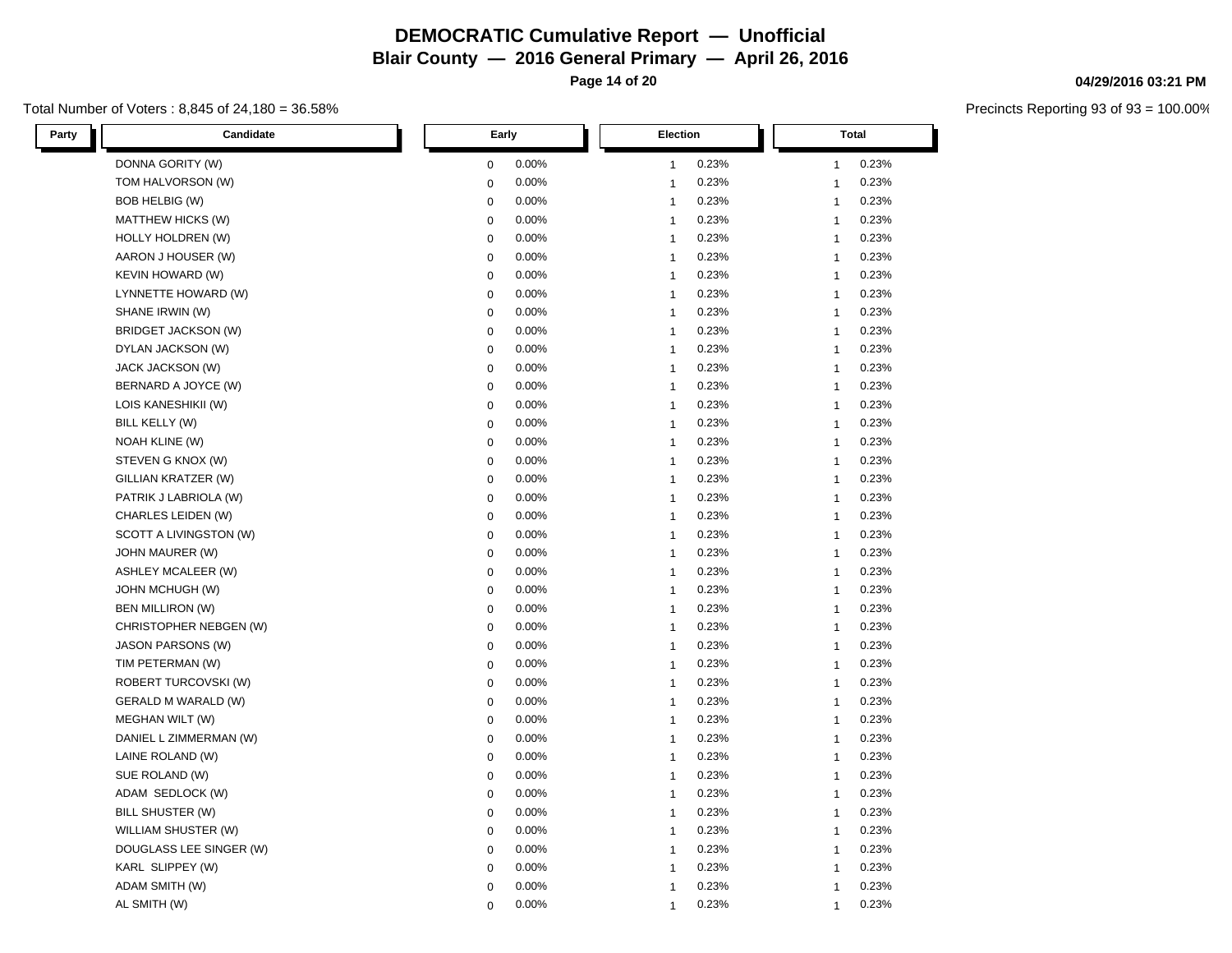**Page 15 of 20**

## Total Number of Voters : 8,845 of 24,180 = 36.58%

| Candidate<br>Party         | Early                |                | Election |                | <b>Total</b> |  |
|----------------------------|----------------------|----------------|----------|----------------|--------------|--|
| BERNARD CHATMAN SR (W)     | 0.00%<br>0           | 1              | 0.23%    |                | 0.23%        |  |
| SONDRA L STACEY (W)        | 0.00%<br>$\mathbf 0$ | 1              | 0.23%    |                | 0.23%        |  |
| PAT STARR (W)              | 0.00%<br>$\mathbf 0$ | 1              | 0.23%    |                | 0.23%        |  |
| SARAH STEINBUGL (W)        | 0.00%<br>$\mathbf 0$ | 1              | 0.23%    |                | 0.23%        |  |
| ERICH STOEHR (W)           | 0.00%<br>$\mathbf 0$ | 1              | 0.23%    | 1              | 0.23%        |  |
| JAMES B SWAN (W)           | 0.00%<br>0           | 1              | 0.23%    | 1              | 0.23%        |  |
| DONALD SWANGER (W)         | 0.00%<br>0           | 1              | 0.23%    | 1              | 0.23%        |  |
| WILLIAM J ZACKER THIRD (W) | 0.00%<br>$\mathbf 0$ | 1              | 0.23%    | 1              | 0.23%        |  |
| HALVERSON (W)              | 0.00%<br>$\mathbf 0$ | 4              | 0.92%    | $\overline{4}$ | 0.92%        |  |
| DONLEY (W)                 | 0.00%<br>$\mathbf 0$ | 4              | 0.92%    | 4              | 0.92%        |  |
| SHUSTER (W)                | 0.00%<br>$\mathbf 0$ | 3              | 0.69%    | 3              | 0.69%        |  |
| STARR (W)                  | 0.00%<br>$\mathbf 0$ | 3              | 0.69%    | 3              | 0.69%        |  |
| BEAR (W)                   | 0.00%<br>$\mathbf 0$ | 1              | 0.23%    | 1              | 0.23%        |  |
| BERNIE (W)                 | 0.00%<br>$\mathbf 0$ | $\overline{1}$ | 0.23%    | 1              | 0.23%        |  |
| DELGROSSO (W)              | 0.00%<br>$\mathbf 0$ | 1              | 0.23%    | 1              | 0.23%        |  |
| HALVORSONNN (W)            | 0.00%<br>0           | $\overline{1}$ | 0.23%    | $\overline{1}$ | 0.23%        |  |
| KLMAN (W)                  | 0.00%<br>$\mathbf 0$ | $\overline{1}$ | 0.23%    | $\overline{1}$ | 0.23%        |  |
| MCGINNIS (W)               | 0.00%<br>0           | -1             | 0.23%    | $\overline{1}$ | 0.23%        |  |
| SANDERS (W)                | 0.00%<br>0           | 1              | 0.23%    | 1              | 0.23%        |  |
| TRUMP (W)                  | 0.00%<br>$\mathbf 0$ | 1              | 0.23%    | 1              | 0.23%        |  |
| <b>Cast Votes:</b>         | 0.00%<br>0           | 433            | 8.80%    | 433            | 8.80%        |  |
| Over Votes:                | 0.00%<br>$\mathbf 0$ | $\mathbf 0$    | 0.00%    | $\mathbf 0$    | 0.00%        |  |
| <b>Under Votes:</b>        | 0.00%<br>0           | 4,488          | 91.20%   | 4,488          | 91.20%       |  |

#### **04/29/2016 03:21 PM**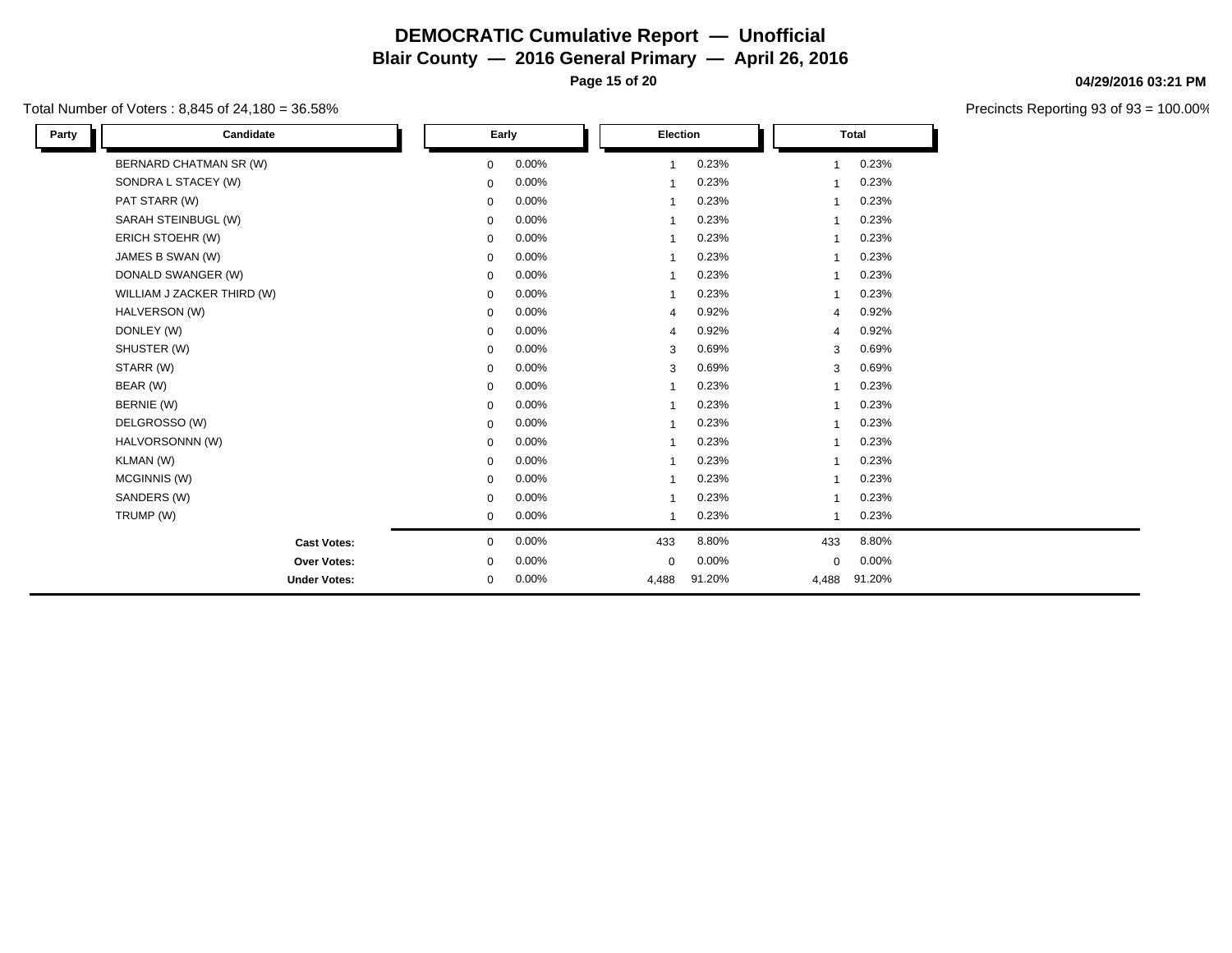**Page 16 of 20**

### Total Number of Voters : 8,845 of 24,180 = 36.58%

Precincts Reporting 93 of 93 = 100.00%

**04/29/2016 03:21 PM**

| Party | Candidate                                                            | Early            |                   | <b>Election</b>         |        |                | <b>Total</b> |  |
|-------|----------------------------------------------------------------------|------------------|-------------------|-------------------------|--------|----------------|--------------|--|
|       | REPRESENTATIVE IN THE GENERAL ASSEMBLY 80TH DISTRICT DEM, Vote For 1 |                  | <b>DEMOCRATIC</b> |                         |        |                |              |  |
|       | No Candidate Filed (W)                                               | $\mathbf 0$      | 0.00%             | $\mathbf 0$             | 0.00%  | $\mathbf 0$    | 0.00%        |  |
|       | JOHN DONLEY (W)                                                      | $\mathbf 0$      | 0.00%             | 18                      | 17.82% | 18             | 17.82%       |  |
|       | JUDY WARD (W)                                                        | $\mathbf 0$      | 0.00%             | 9                       | 8.91%  | 9              | 8.91%        |  |
|       | PETE STARR (W)                                                       | $\mathbf 0$      | 0.00%             | 3                       | 2.97%  | 3              | 2.97%        |  |
|       | CARLTON BLANCHARD (W)                                                | $\mathbf 0$      | 0.00%             | $\overline{2}$          | 1.98%  | 2              | 1.98%        |  |
|       | ART HALVORSON (W)                                                    | $\mathbf 0$      | 0.00%             | $\overline{2}$          | 1.98%  | $\overline{2}$ | 1.98%        |  |
|       | MICKEY AMARO (W)                                                     | $\pmb{0}$        | 0.00%             | $\overline{1}$          | 0.99%  | $\mathbf{1}$   | 0.99%        |  |
|       | TONY BARR (W)                                                        | $\mathbf 0$      | 0.00%             | $\overline{1}$          | 0.99%  | $\mathbf{1}$   | 0.99%        |  |
|       | JELLO BIAFRA (W)                                                     | $\mathbf 0$      | 0.00%             | $\overline{1}$          | 0.99%  | $\mathbf{1}$   | 0.99%        |  |
|       | FRANK BLAIR (W)                                                      | $\mathbf 0$      | 0.00%             | $\overline{1}$          | 0.99%  | $\mathbf{1}$   | 0.99%        |  |
|       | JERRY CARNICELLA (W)                                                 | $\mathbf 0$      | 0.00%             | $\overline{1}$          | 0.99%  | $\mathbf{1}$   | 0.99%        |  |
|       | JOHN P CONRAD (W)                                                    | $\mathbf 0$      | 0.00%             | $\overline{1}$          | 0.99%  | $\mathbf{1}$   | 0.99%        |  |
|       | <b>JUDITH CRAWFORD (W)</b>                                           | $\mathbf 0$      | 0.00%             | $\overline{\mathbf{1}}$ | 0.99%  | $\mathbf{1}$   | 0.99%        |  |
|       | STUART CROCKER (W)                                                   | $\pmb{0}$        | 0.00%             | $\overline{\mathbf{1}}$ | 0.99%  | $\mathbf{1}$   | 0.99%        |  |
|       | JOHN DAVIS (W)                                                       | $\mathbf 0$      | 0.00%             | $\overline{1}$          | 0.99%  | $\mathbf{1}$   | 0.99%        |  |
|       | MELINDA DEAL (W)                                                     | $\mathbf 0$      | 0.00%             | $\overline{\mathbf{1}}$ | 0.99%  | $\mathbf{1}$   | 0.99%        |  |
|       | RON DICK (W)                                                         | $\mathbf 0$      | 0.00%             | $\overline{\mathbf{1}}$ | 0.99%  | $\mathbf{1}$   | 0.99%        |  |
|       | CHRIS DOBSON (W)                                                     | $\pmb{0}$        | 0.00%             | $\overline{\mathbf{1}}$ | 0.99%  | $\mathbf{1}$   | 0.99%        |  |
|       | CASEY DODSON (W)                                                     | $\mathbf 0$      | 0.00%             | $\overline{1}$          | 0.99%  | $\mathbf{1}$   | 0.99%        |  |
|       | JOE DODSON (W)                                                       | $\mathbf 0$      | 0.00%             | $\overline{1}$          | 0.99%  | $\mathbf{1}$   | 0.99%        |  |
|       | JOHN DONLY (W)                                                       | $\mathbf 0$      | 0.00%             | $\overline{\mathbf{1}}$ | 0.99%  | $\mathbf{1}$   | 0.99%        |  |
|       | MISSA EATON (W)                                                      | $\mathbf 0$      | 0.00%             | $\overline{1}$          | 0.99%  | $\mathbf{1}$   | 0.99%        |  |
|       | BRUCE ERB (W)                                                        | $\boldsymbol{0}$ | 0.00%             | $\overline{1}$          | 0.99%  | $\mathbf{1}$   | 0.99%        |  |
|       | ROBERT FOX (W)                                                       | $\boldsymbol{0}$ | 0.00%             | $\overline{1}$          | 0.99%  | $\mathbf{1}$   | 0.99%        |  |
|       | RICHARD GAHAGAN (W)                                                  | $\pmb{0}$        | 0.00%             | $\overline{1}$          | 0.99%  | $\mathbf{1}$   | 0.99%        |  |
|       | <b>BREE GEARHART (W)</b>                                             | $\pmb{0}$        | 0.00%             | $\overline{1}$          | 0.99%  | $\mathbf{1}$   | 0.99%        |  |
|       | DONALD HALVERSON (W)                                                 | $\mathbf 0$      | 0.00%             | $\overline{1}$          | 0.99%  | $\mathbf{1}$   | 0.99%        |  |
|       | JOHN GUY (W)                                                         | $\mathbf 0$      | 0.00%             | $\overline{1}$          | 0.99%  | $\mathbf{1}$   | 0.99%        |  |
|       | <b>JOSHUA HABER (W)</b>                                              | $\boldsymbol{0}$ | 0.00%             | $\overline{1}$          | 0.99%  | $\mathbf{1}$   | 0.99%        |  |
|       | DAVID M HILLEGASS (W)                                                | $\pmb{0}$        | 0.00%             | $\overline{1}$          | 0.99%  | $\mathbf{1}$   | 0.99%        |  |
|       | HAROLD E NOEL JR (W)                                                 | $\boldsymbol{0}$ | 0.00%             | $\overline{1}$          | 0.99%  | $\mathbf{1}$   | 0.99%        |  |
|       | CAROL KELLY (W)                                                      | $\mathbf 0$      | 0.00%             | $\overline{1}$          | 0.99%  | $\mathbf{1}$   | 0.99%        |  |
|       | CLARK KENT (W)                                                       | $\mathbf 0$      | 0.00%             | $\overline{1}$          | 0.99%  | $\mathbf{1}$   | 0.99%        |  |
|       | NATHAN KOBUCK (W)                                                    | $\mathbf 0$      | 0.00%             | $\overline{1}$          | 0.99%  | $\mathbf{1}$   | 0.99%        |  |
|       | NATHAN KOOZER (W)                                                    | $\mathbf 0$      | 0.00%             | $\overline{1}$          | 0.99%  | $\mathbf{1}$   | 0.99%        |  |
|       | MARK LOOSE (W)                                                       | $\mathbf 0$      | 0.00%             | $\overline{1}$          | 0.99%  | $\mathbf{1}$   | 0.99%        |  |
|       | JOHN R LUKE (W)                                                      | $\mathbf 0$      | 0.00%             | $\overline{1}$          | 0.99%  | $\mathbf{1}$   | 0.99%        |  |
|       | <b>JUSTIN MANDEL (W)</b>                                             | $\mathbf 0$      | 0.00%             | $\overline{1}$          | 0.99%  | $\mathbf 1$    | 0.99%        |  |
|       | PHILIP J MCALKICH (W)                                                | $\mathbf 0$      | 0.00%             | $\overline{1}$          | 0.99%  | $\mathbf{1}$   | 0.99%        |  |
|       | PHIL J MCALKICK (W)                                                  | $\mathbf 0$      | 0.00%             | $\overline{1}$          | 0.99%  | $\overline{1}$ | 0.99%        |  |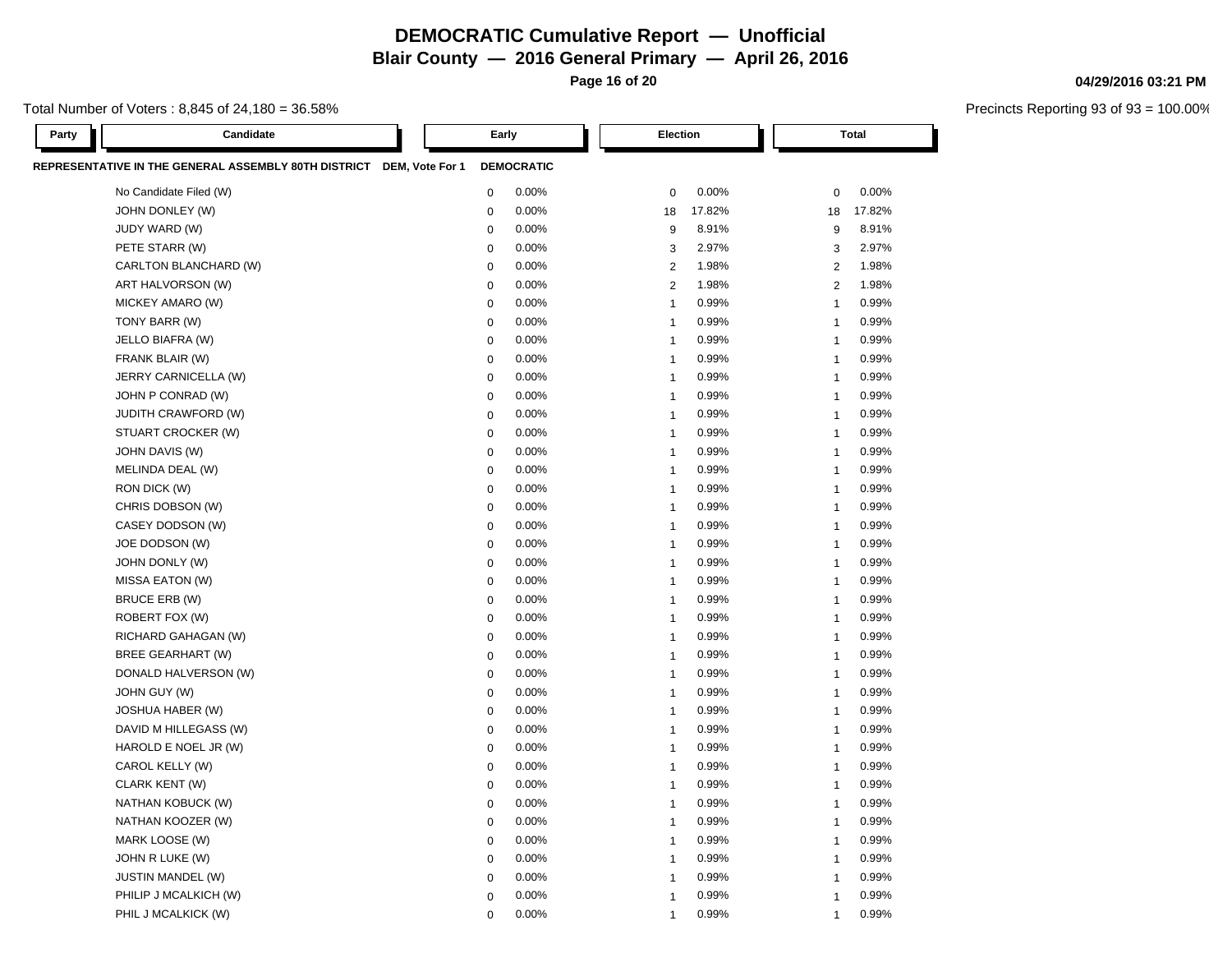**Page 17 of 20**

## Total Number of Voters : 8,845 of 24,180 = 36.58%

| Party | Candidate                 | Early       |       |              | <b>Election</b> |              | Total  |  |
|-------|---------------------------|-------------|-------|--------------|-----------------|--------------|--------|--|
|       | PHIL MCAULLEY (W)         | $\mathbf 0$ | 0.00% | $\mathbf{1}$ | 0.99%           | $\mathbf{1}$ | 0.99%  |  |
|       | NICHOLAS MCCUNE (W)       | $\mathbf 0$ | 0.00% | $\mathbf{1}$ | 0.99%           | $\mathbf{1}$ | 0.99%  |  |
|       | FRANK MCKAY (W)           | $\mathbf 0$ | 0.00% | $\mathbf{1}$ | 0.99%           | $\mathbf{1}$ | 0.99%  |  |
|       | TROY MCMULLEN (W)         | $\mathbf 0$ | 0.00% | $\mathbf{1}$ | 0.99%           | $\mathbf{1}$ | 0.99%  |  |
|       | STEVEN E MYERS (W)        | $\mathbf 0$ | 0.00% | $\mathbf{1}$ | 0.99%           | $\mathbf{1}$ | 0.99%  |  |
|       | DAVE NEAL (W)             | $\mathbf 0$ | 0.00% | $\mathbf{1}$ | 0.99%           | $\mathbf{1}$ | 0.99%  |  |
|       | JORDAN C OLDHAM (W)       | $\mathbf 0$ | 0.00% | $\mathbf{1}$ | 0.99%           | $\mathbf{1}$ | 0.99%  |  |
|       | TIM PETERMAN (W)          | $\mathbf 0$ | 0.00% | $\mathbf{1}$ | 0.99%           | $\mathbf{1}$ | 0.99%  |  |
|       | JOHN POLACHKO (W)         | $\mathbf 0$ | 0.00% | $\mathbf{1}$ | 0.99%           | $\mathbf{1}$ | 0.99%  |  |
|       | JANNINA PRATT (W)         | $\mathbf 0$ | 0.00% | $\mathbf{1}$ | 0.99%           | $\mathbf{1}$ | 0.99%  |  |
|       | STEVE SABOL (W)           | $\mathbf 0$ | 0.00% | $\mathbf{1}$ | 0.99%           | $\mathbf{1}$ | 0.99%  |  |
|       | <b>KERI SALYARDS (W)</b>  | $\mathbf 0$ | 0.00% | $\mathbf{1}$ | 0.99%           | $\mathbf{1}$ | 0.99%  |  |
|       | ADAM SEDLOCK (W)          | $\mathbf 0$ | 0.00% | $\mathbf{1}$ | 0.99%           | $\mathbf{1}$ | 0.99%  |  |
|       | CHRISTOPHER SEYMOUR (W)   | $\mathbf 0$ | 0.00% | $\mathbf{1}$ | 0.99%           | $\mathbf{1}$ | 0.99%  |  |
|       | BILL SHUSTER (W)          | $\mathbf 0$ | 0.00% | $\mathbf{1}$ | 0.99%           | $\mathbf{1}$ | 0.99%  |  |
|       | DAVID SILL (W)            | $\mathbf 0$ | 0.00% | $\mathbf{1}$ | 0.99%           | $\mathbf{1}$ | 0.99%  |  |
|       | <b>BRIAN SIMS (W)</b>     | $\mathbf 0$ | 0.00% | $\mathbf{1}$ | 0.99%           | $\mathbf{1}$ | 0.99%  |  |
|       | THOMAS E SINCLAIR (W)     | $\mathbf 0$ | 0.00% | $\mathbf{1}$ | 0.99%           | $\mathbf{1}$ | 0.99%  |  |
|       | JOE SNYDER (W)            | $\mathbf 0$ | 0.00% | $\mathbf{1}$ | 0.99%           | $\mathbf{1}$ | 0.99%  |  |
|       | DEBRA SOLOMAN (W)         | $\mathbf 0$ | 0.00% | $\mathbf{1}$ | 0.99%           | $\mathbf{1}$ | 0.99%  |  |
|       | TIM SURKOVITCH (W)        | $\mathbf 0$ | 0.00% | $\mathbf{1}$ | 0.99%           | $\mathbf{1}$ | 0.99%  |  |
|       | <b>GLENN THOMPSON (W)</b> | $\mathbf 0$ | 0.00% | $\mathbf{1}$ | 0.99%           | $\mathbf{1}$ | 0.99%  |  |
|       | ROB TUTTLE (W)            | $\mathbf 0$ | 0.00% | $\mathbf{1}$ | 0.99%           | $\mathbf{1}$ | 0.99%  |  |
|       | JUDY WARD (W)             | $\mathbf 0$ | 0.00% | $\mathbf{1}$ | 0.99%           | $\mathbf{1}$ | 0.99%  |  |
|       | TOM WOLF (W)              | $\mathbf 0$ | 0.00% | $\mathbf{1}$ | 0.99%           | $\mathbf{1}$ | 0.99%  |  |
|       | CHUCK YEAGER (W)          | $\mathbf 0$ | 0.00% | $\mathbf{1}$ | 0.99%           | $\mathbf{1}$ | 0.99%  |  |
|       | <b>MARK YHON (W)</b>      | $\mathbf 0$ | 0.00% | $\mathbf{1}$ | 0.99%           | $\mathbf{1}$ | 0.99%  |  |
|       | JAY YOUNG (W)             | $\mathbf 0$ | 0.00% | $\mathbf{1}$ | 0.99%           | $\mathbf{1}$ | 0.99%  |  |
|       | HALVORSON (W)             | $\mathbf 0$ | 0.00% | $\mathbf{1}$ | 0.99%           | $\mathbf{1}$ | 0.99%  |  |
|       | MCGINTY (W)               | $\mathbf 0$ | 0.00% | $\mathbf{1}$ | 0.99%           | $\mathbf{1}$ | 0.99%  |  |
|       | SANDER (W)                | $\mathbf 0$ | 0.00% | $\mathbf{1}$ | 0.99%           | $\mathbf{1}$ | 0.99%  |  |
|       | SHUSTER (W)               | $\mathbf 0$ | 0.00% | $\mathbf{1}$ | 0.99%           | $\mathbf{1}$ | 0.99%  |  |
|       | WARD (W)                  | $\mathbf 0$ | 0.00% | $\mathbf{1}$ | 0.99%           | $\mathbf{1}$ | 0.99%  |  |
|       | <b>Cast Votes:</b>        | $\pmb{0}$   | 0.00% | 101          | 2.57%           | 101          | 2.57%  |  |
|       | Over Votes:               | $\mathbf 0$ | 0.00% | $\mathbf 0$  | 0.00%           | $\mathbf 0$  | 0.00%  |  |
|       | <b>Under Votes:</b>       | $\mathbf 0$ | 0.00% | 3,823        | 97.43%          | 3,823        | 97.43% |  |

# **04/29/2016 03:21 PM**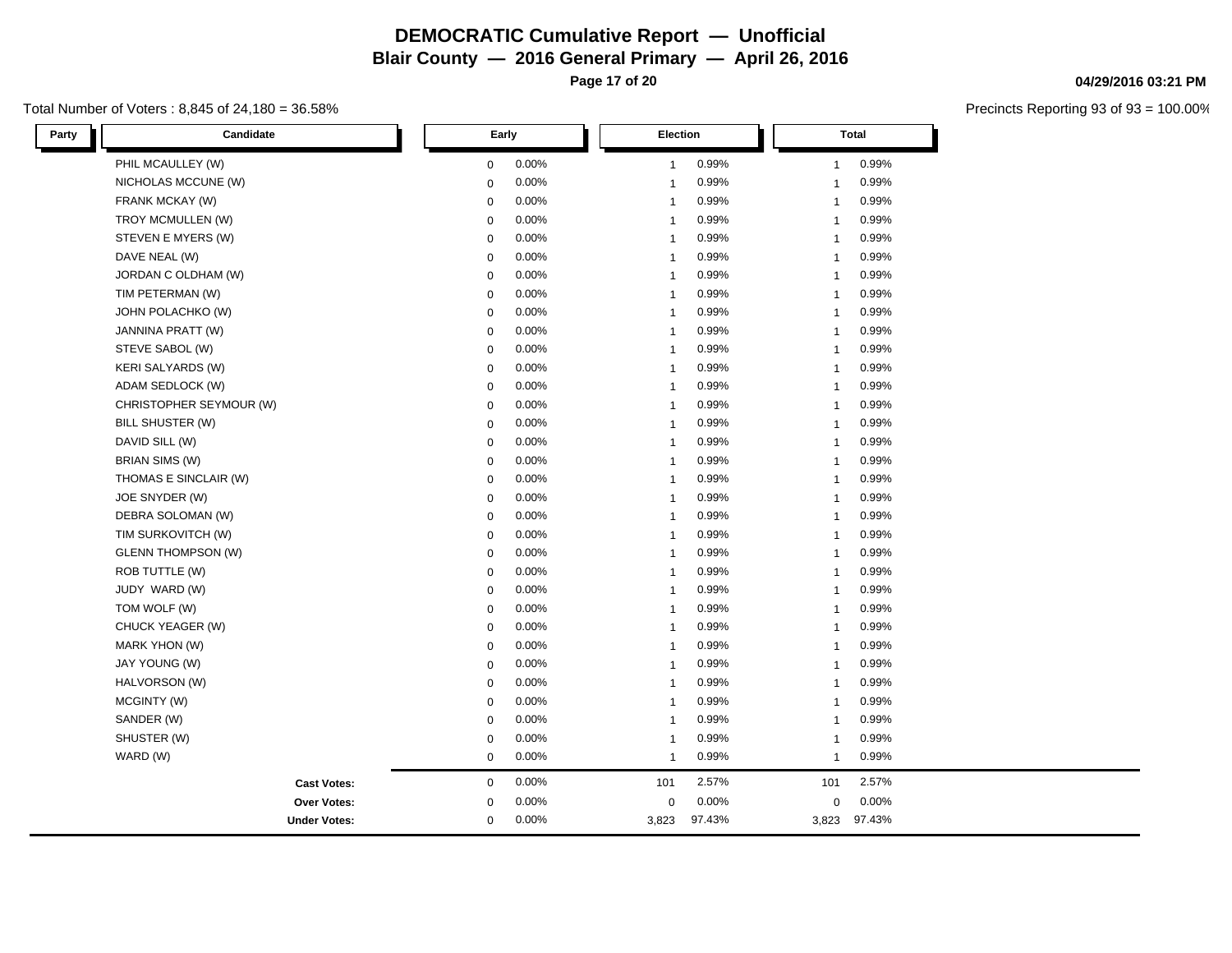**Page 18 of 20**

#### Total Number of Voters : 8,845 of 24,180 = 36.58%

**Party Candidate Early Election Total DELEGATE TO DEMOCRATIC NATIONAL CONVENTION 9TH CONGRESSIONAL DISTRICT DEM, Vote For 5 DEMOCRATIC** DEM MADELINE MADDIE SNYDER (F) 0 0.00% 4,127 12.42% 4,127 12.42% DEM MIKE CORDARO (M) 0 0.00% 4,251 12.79% 4,251 12.79% DEM KATHLEEN HENDRICKS (F) 0 0.00% 4,524 13.61% 4,524 13.61% DEM GILLIAN KRATZER (F) 0 0.00% 3,381 10.17% 3,381 10.17% DEM ALEXIS WAKSMUNSKI (F) 0 0.00% 3,917 11.79% 3,917 11.79% DEM MELINDA DEAL (F) 0 0.00% 3,283 9.88% 3,283 9.88% DEM VINCENT A VICITES (M) 0 0.00% 2,833 8.52% 2,833 8.52% DEM JAMES T. DAVIS (M) 0 0.00% 3,171 9.54% 3,171 9.54% DEM SHERI MORGAN (F) 0 0.00% 3,551 10.69% 3,551 10.69% BRIDGETTE JACKSON (W) 0 0.00% 21 0.06% 21 0.06% DEBBIE TAYLOR (W) 0 0.00% 9 0.03% 9 0.03% JUDY WARD (W) 0 0.00% 8 0.02% 8 0.02% CODY KNOTTS (W) 0 0.00% 7 0.02% 7 0.02% JOSEPH LAMANTIA (W) 0 0.00% 7 0.02% 7 0.02% BILL SHUSTER (W) 0 0.00% 6 0.02% 6 0.02% ADAM SEDLOCK (W) 0 0.00% 5 0.02% 5 0.02% BERNARD CHATMAN SR (W)  $0.00\%$  0.00% 1 0.00% 1 0.00% 1 0.00% JOHN FETTERMAN (W) 0 0.00% 4 0.01% 4 0.01% LOIS KANESHIKI (W) 0 0.00% 5 0.02% 5 0.02% JOHN DONLEY (W) 0 0.00% 3 0.01% 3 0.01%  $\text{SCOTT MYERS (W)} \quad \text{SCOTT MYERS (W)} \quad \text{SFR} \quad \text{SFR} \quad \text{SFR} \quad \text{SFR} \quad \text{SFR} \quad \text{SFR} \quad \text{SFR} \quad \text{SFR} \quad \text{SFR} \quad \text{SFR} \quad \text{SFR} \quad \text{SFR} \quad \text{SFR} \quad \text{SFR} \quad \text{SFR} \quad \text{SFR} \quad \text{SFR} \quad \text{SFR} \quad \text{SFR} \quad \text{SFR} \quad \text{SFR} \quad \text{SFR} \quad \text{SFR} \quad \text{SFR} \quad \text{$ BERNIE SANDERS (W) 0 0.00% 3 0.01% 3 0.01% MARK COHEN (W) 0 0.00% 2 0.01% 2 0.01% ART HALVORSON (W) 0 0.00% 2 0.01% 2 0.01% ROBERT HELBIG (W) 0 0.00% 2 0.01% 2 0.01% BRIDGETT JACKSON (W) 0 0.00% 2 0.01% 2 0.01% BRUCE KELLY (W) 0 0.00% 2 0.01% 2 0.01% CODY RAYMOND KNOTTS (W) 0 0.00% 2 0.01% 2 0.01% JANET LANTZ (W) 0 0.00% 2 0.01% 2 0.01% DANE NOEL (W) 0 0.00% 2 0.01% 2 0.01% DAVID SHOW (W) 0 0.00% 2 0.01% 2 0.01% DEBRA TAYLOR (W) 0 0.00% 2 0.01% 2 0.01% BOB THOMAS (W) 0 0.00% 2 0.01% 2 0.01% BRIDGETTE CHILCHOTE (W) 0 0.00% 4 0.01% 4 0.01% TRUMP (W) 0 0.00% 1 0.00% 1 0.00% JOSH ABOUD (W) 0 0.00% 1 0.00% 1 0.00% KIRK ATWOOD (W) 0 0.00% 1 0.00% 1 0.00% DAVID BAILEY (W) 0 0.00% 1 0.00% 1 0.00% LISA BALASCO (W) 0 0.00% 1 0.00% 1 0.00%

THOMAS BLOOM (W) 0 0.00% 1 0.00% 1 0.00%

#### **04/29/2016 03:21 PM**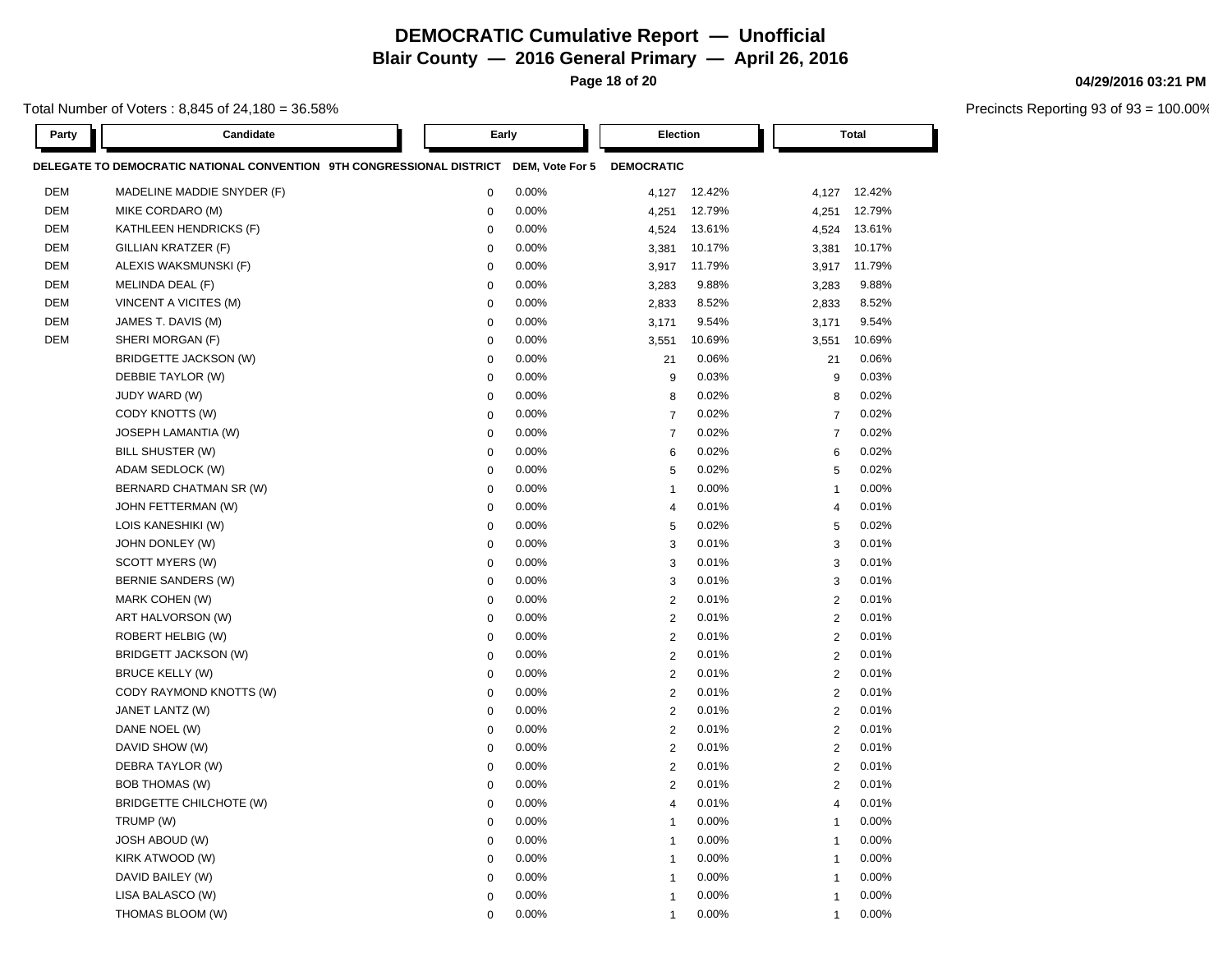**Page 19 of 20**

### Total Number of Voters : 8,845 of 24,180 = 36.58%

| <b>Party</b> | Candidate                    |              | Early |                         | Election |                | <b>Total</b> |  |
|--------------|------------------------------|--------------|-------|-------------------------|----------|----------------|--------------|--|
|              | DERECK BROWN (W)             | $\mathbf 0$  | 0.00% | $\overline{\mathbf{1}}$ | 0.00%    | 1              | 0.00%        |  |
|              | JERRI BUCHANAN (W)           | $\mathbf 0$  | 0.00% | $\overline{1}$          | 0.00%    | $\mathbf 1$    | 0.00%        |  |
|              | JOHN BUSHK (W)               | $\mathbf 0$  | 0.00% | $\overline{1}$          | 0.00%    | $\overline{1}$ | 0.00%        |  |
|              | TIM BUTLER (W)               | $\mathbf 0$  | 0.00% | $\overline{1}$          | 0.00%    | $\mathbf 1$    | 0.00%        |  |
|              | CHISTIWALTZ (W)              | $\mathbf 0$  | 0.00% | $\overline{1}$          | 0.00%    | $\mathbf 1$    | 0.00%        |  |
|              | BERNIES CHOICE (W)           | $\mathbf 0$  | 0.00% | $\overline{1}$          | 0.00%    | $\mathbf 1$    | 0.00%        |  |
|              | DAVID CITRON (W)             | $\mathbf 0$  | 0.00% | $\overline{1}$          | 0.00%    | $\mathbf 1$    | 0.00%        |  |
|              | ANNA CLAAR (W)               | $\mathbf 0$  | 0.00% | $\overline{1}$          | 0.00%    | $\mathbf{1}$   | 0.00%        |  |
|              | DENNIS E CLAAR (W)           | $\mathbf 0$  | 0.00% | $\overline{1}$          | 0.00%    | $\mathbf 1$    | 0.00%        |  |
|              | SHENA CLAAR (W)              | $\mathbf 0$  | 0.00% | $\overline{1}$          | 0.00%    | $\mathbf{1}$   | 0.00%        |  |
|              | SHERRIE COHEN (W)            | $\mathbf 0$  | 0.00% | $\overline{1}$          | 0.00%    | $\overline{1}$ | 0.00%        |  |
|              | STUART CROCKER (W)           | $\mathbf 0$  | 0.00% | $\overline{1}$          | 0.00%    | $\mathbf{1}$   | 0.00%        |  |
|              | JOHN DONNLEY (W)             | $\mathbf 0$  | 0.00% | $\overline{1}$          | 0.00%    | $\mathbf{1}$   | 0.00%        |  |
|              | ERIK DUMONT (W)              | $\mathbf{0}$ | 0.00% | $\overline{1}$          | 0.00%    | $\overline{1}$ | 0.00%        |  |
|              | RANDY ECKMAN (W)             | $\mathbf 0$  | 0.00% | $\overline{1}$          | 0.00%    | $\mathbf{1}$   | 0.00%        |  |
|              | <b>EMMETT ELDRED (W)</b>     | $\mathbf 0$  | 0.00% | $\overline{1}$          | 0.00%    | $\mathbf{1}$   | 0.00%        |  |
|              | WENDY ENGELBERG (W)          | $\mathbf 0$  | 0.00% | $\overline{1}$          | 0.00%    | $\overline{1}$ | 0.00%        |  |
|              | DEBORAH EVANGELOU (W)        | $\mathbf 0$  | 0.00% | $\overline{1}$          | 0.00%    | $\mathbf 1$    | 0.00%        |  |
|              | KAREN FERIDUN (W)            | $\mathbf 0$  | 0.00% | $\overline{1}$          | 0.00%    | $\overline{1}$ | 0.00%        |  |
|              | <b>AUSTIN FINK (W)</b>       | $\mathbf 0$  | 0.00% | $\overline{1}$          | 0.00%    | $\mathbf{1}$   | 0.00%        |  |
|              | DAMIAN FUTRICK (W)           | $\mathbf 0$  | 0.00% | $\overline{\mathbf{1}}$ | 0.00%    | $\mathbf 1$    | 0.00%        |  |
|              | <b>BREE GEARHART (W)</b>     | $\mathbf 0$  | 0.00% | $\overline{1}$          | 0.00%    | -1             | 0.00%        |  |
|              | <b>BONNIE GORDON (W)</b>     | $\mathbf 0$  | 0.00% | $\overline{1}$          | 0.00%    | $\overline{1}$ | 0.00%        |  |
|              | THOMAS GRASSADONIA (W)       | $\mathbf 0$  | 0.00% | $\overline{1}$          | 0.00%    | $\mathbf 1$    | 0.00%        |  |
|              | DAVID HAMMOND (W)            | $\mathbf 0$  | 0.00% | $\overline{1}$          | 0.00%    | $\overline{1}$ | 0.00%        |  |
|              | WAYNE HANSON (W)             | $\mathbf 0$  | 0.00% | $\overline{1}$          | 0.00%    | $\mathbf 1$    | 0.00%        |  |
|              | BILL HART (W)                | $\mathbf 0$  | 0.00% | $\overline{1}$          | 0.00%    | $\mathbf 1$    | 0.00%        |  |
|              | MATTHEW HICKS (W)            | $\mathbf 0$  | 0.00% | $\overline{1}$          | 0.00%    | $\overline{1}$ | 0.00%        |  |
|              | HOLLY HOLDREN (W)            | $\mathbf 0$  | 0.00% | $\overline{1}$          | 0.00%    | $\overline{1}$ | 0.00%        |  |
|              | LYNNETTE HOWARD (W)          | $\mathbf 0$  | 0.00% | $\overline{1}$          | 0.00%    | $\mathbf 1$    | 0.00%        |  |
|              | BRIDGETTE JACKSON (W)        | $\mathbf 0$  | 0.00% | $\overline{1}$          | 0.00%    | $\mathbf 1$    | 0.00%        |  |
|              | <b>BRIDJETTE JACKSON (W)</b> | $\mathbf 0$  | 0.00% | $\overline{1}$          | 0.00%    | $\overline{1}$ | 0.00%        |  |
|              | <b>ROBERT JOHNSTON (W)</b>   | $\mathbf 0$  | 0.00% | $\overline{1}$          | 0.00%    | $\mathbf{1}$   | 0.00%        |  |
|              | BERNARD A JOYCE (W)          | $\mathbf 0$  | 0.00% | $\overline{1}$          | 0.00%    | $\overline{1}$ | 0.00%        |  |
|              | JOHN R LUKE JR (W)           | $\mathbf 0$  | 0.00% | $\overline{1}$          | 0.00%    | $\mathbf{1}$   | 0.00%        |  |
|              | SCOTT MEYERS JR (W)          | $\mathbf 0$  | 0.00% | $\overline{2}$          | 0.01%    | 2              | 0.01%        |  |
|              | WILLIAM B CROSS JR (W)       | $\mathbf 0$  | 0.00% | $\overline{1}$          | 0.00%    | $\mathbf{1}$   | 0.00%        |  |
|              | AARON KENAWELL (W)           | $\mathbf 0$  | 0.00% | $\overline{1}$          | 0.00%    | $\mathbf 1$    | 0.00%        |  |
|              | STEVEN G KNOX (W)            | $\mathbf 0$  | 0.00% | $\overline{1}$          | 0.00%    | $\mathbf{1}$   | 0.00%        |  |
|              | JOE LAMANTIA (W)             | $\mathbf 0$  | 0.00% | $\overline{2}$          | 0.01%    | 2              | 0.01%        |  |
|              | <b>ASHLEY MCALEER (W)</b>    | $\Omega$     | 0.00% | 1                       | 0.00%    | 1              | 0.00%        |  |

# **04/29/2016 03:21 PM**